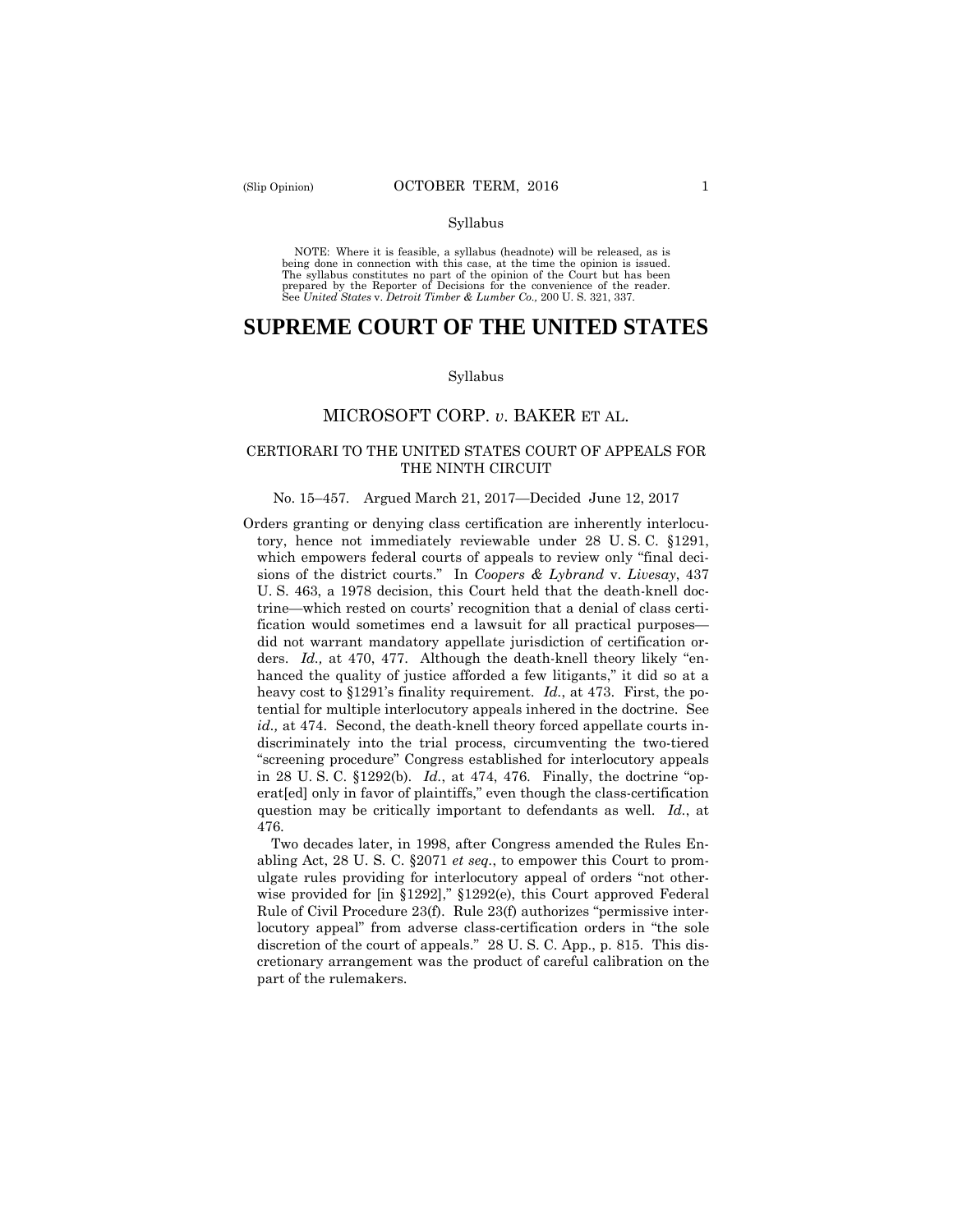Respondents, owners of Microsoft's videogame console, the Xbox 360, filed this putative class action alleging a design defect in the device. The District Court struck respondents' class allegations from the complaint, and the Court of Appeals denied respondents permission to appeal that order under Rule 23(f). Instead of pursuing their individual claims to final judgment on the merits, respondents stipulated to a voluntary dismissal of their claims with prejudice, but reserved the right to revive their claims should the Court of Appeals reverse the District Court's certification denial. Respondents then appealed, challenging only the interlocutory order striking their class allegations. The Ninth Circuit held it had jurisdiction to entertain the appeal under §1291. It then held that the District Court's rationale for striking respondents' class allegations was an impermissible one, but refused to opine on whether class certification was inappropriate for a different reason, leaving that question for the District Court on remand.

 an order denying class certification (or, as here, an order striking *Held*: Federal courts of appeals lack jurisdiction under §1291 to review class allegations) after the named plaintiffs have voluntarily dismissed their claims with prejudice. Pp. 11–17.

(a) Section 1291's final-judgment rule preserves the proper balance between trial and appellate courts, minimizes the harassment and delay that would result from repeated interlocutory appeals, and promotes the efficient administration of justice. This Court has resisted efforts to stretch §1291 to permit appeals of right that would erode the finality principle and disserve its objectives. See, *e.g.*, *Mohawk Industries, Inc.* v. *Carpenter*, 558 U. S. 100, 112. Attempts to secure appeal as of right from adverse class certification orders fit that bill. Pp. 11–12.

(b) Respondents' voluntary-dismissal tactic, even more than the death-knell theory, invites protracted litigation and piecemeal appeals. Under the death-knell doctrine, a court of appeals could decline to hear an appeal if it determined that the plaintiff "ha[d] adequate incentive to continue" despite the denial of class certification. *Coopers & Lybrand*, 437 U. S., at 471. Under respondents' theory, however, the decision whether an immediate appeal will lie resides exclusively with the plaintiff, who need only dismiss her claims with prejudice in order to appeal the district court's order denying class certification. And she may exercise that option more than once, interrupting district court proceedings with an interlocutory appeal again, should the court deny class certification on a different ground.

Respondents contend that their position promotes efficiency, observing that after dismissal with prejudice the case is over if the plaintiff loses on appeal. But plaintiffs with weak merits claims may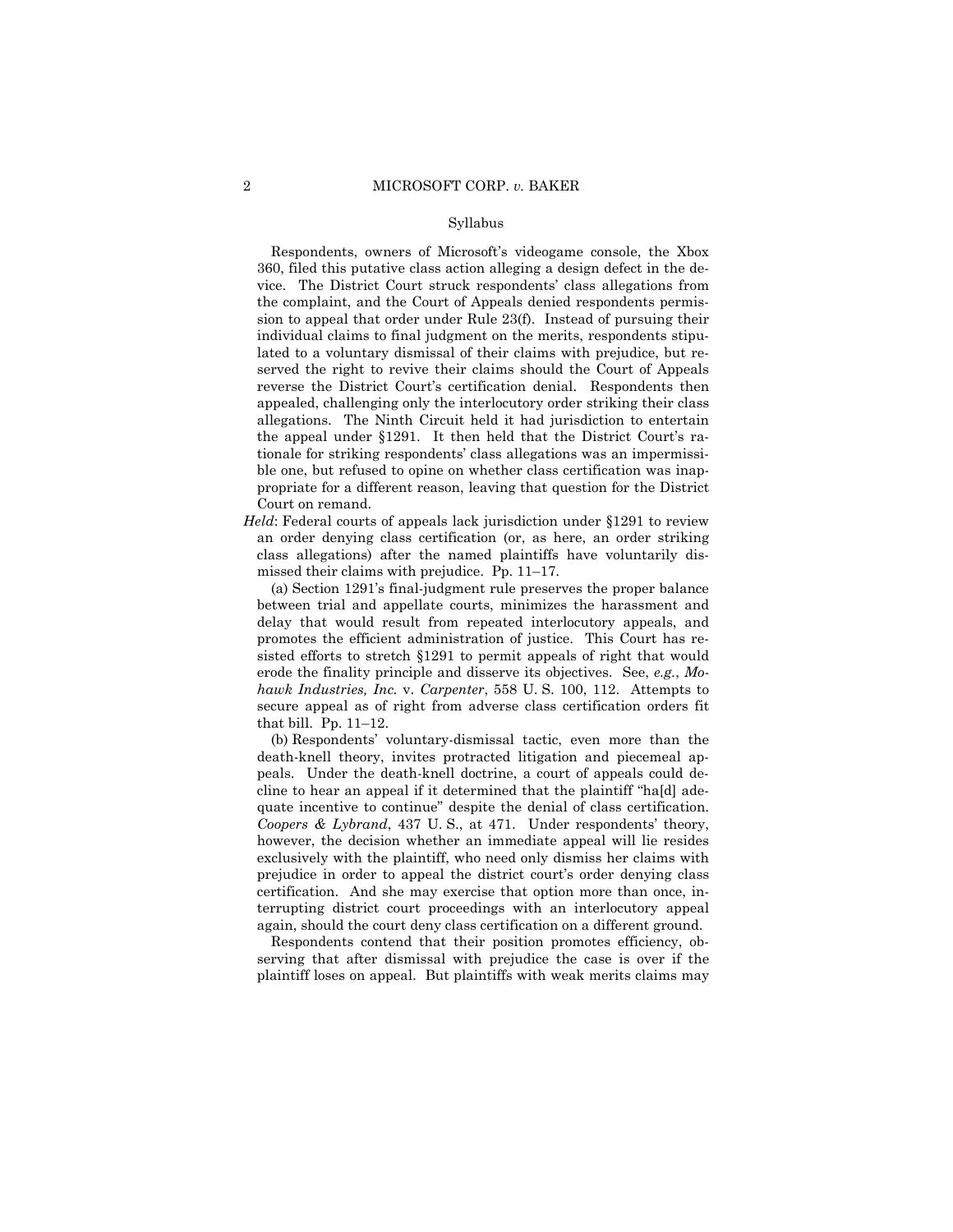readily assume that risk, mindful that class certification often leads to a hefty settlement. And the same argument was evident in the death-knell context, yet this Court determined that the potential for piecemeal litigation was "apparent and serious." *Id*., at 474. That potential is greater still under respondents' theory, where plaintiffs alone determine whether and when to appeal an adverse certification ruling. Pp. 12–14.

(c) Also like the death-knell doctrine, respondents' theory allows indiscriminate appellate review of interlocutory orders. Beyond disturbing the " 'appropriate relationship between the respective courts," Coopers & Lybrand, 437 U. S., at 476, respondents' dismissal tactic undercuts Rule 23(f)'s discretionary regime. This consideration is "[o]f prime significance to the jurisdictional issue" in this case, *Swint* v. *Chambers County Comm'n*, 514 U. S. 35, 46, because Congress has established rulemaking as the means for determining when a decision is final for purposes of §1291 and for providing for appellate review of interlocutory orders not covered by statute, see §§2072(c) and 1292(e).

 simply by dismissing their claims with prejudice. Finality "is not a Respondents maintain that Rule 23(f) is irrelevant, for it concerns interlocutory orders, whereas this case involves an actual final judgment. Yet permitting respondents' voluntary-dismissal tactic to yield an appeal of right would seriously undermine Rule 23(f)'s careful calibration, as well as Congress' designation of rulemaking "as the preferred means for determining whether and when prejudgment orders should be immediately appealable," *Mohawk Industries*, 558 U. S.*,* at 113. Plaintiffs in putative class actions cannot transform a tentative interlocutory order into a final judgment within the meaning of §1291 technical concept of temporal or physical termination." *Cobbledick* v. *United States*, 309 U. S. 323, 326. It is one "means [geared to] achieving a healthy legal system," *ibid.*, and its contours are determined accordingly. Pp. 14–16.

(d) The one-sidedness of respondents' voluntary-dismissal device reinforces the conclusion that it does not support mandatory appellate jurisdiction of refusals to grant class certification. The tactic permits only plaintiffs, never defendants, to force an immediate appeal of an adverse certification ruling. Yet the "class issue" may be just as important to defendants, *Coopers & Lybrand*, 437 U. S., at 476, for class certification may force a defendant to settle rather than run the risk of ruinous liability. P. 17.

797 F. 3d 607, reversed and remanded.

 GINSBURG, J., delivered the opinion of the Court, in which KENNEDY, BREYER, SOTOMAYOR, and KAGAN, JJ., joined. THOMAS, J., filed an opin-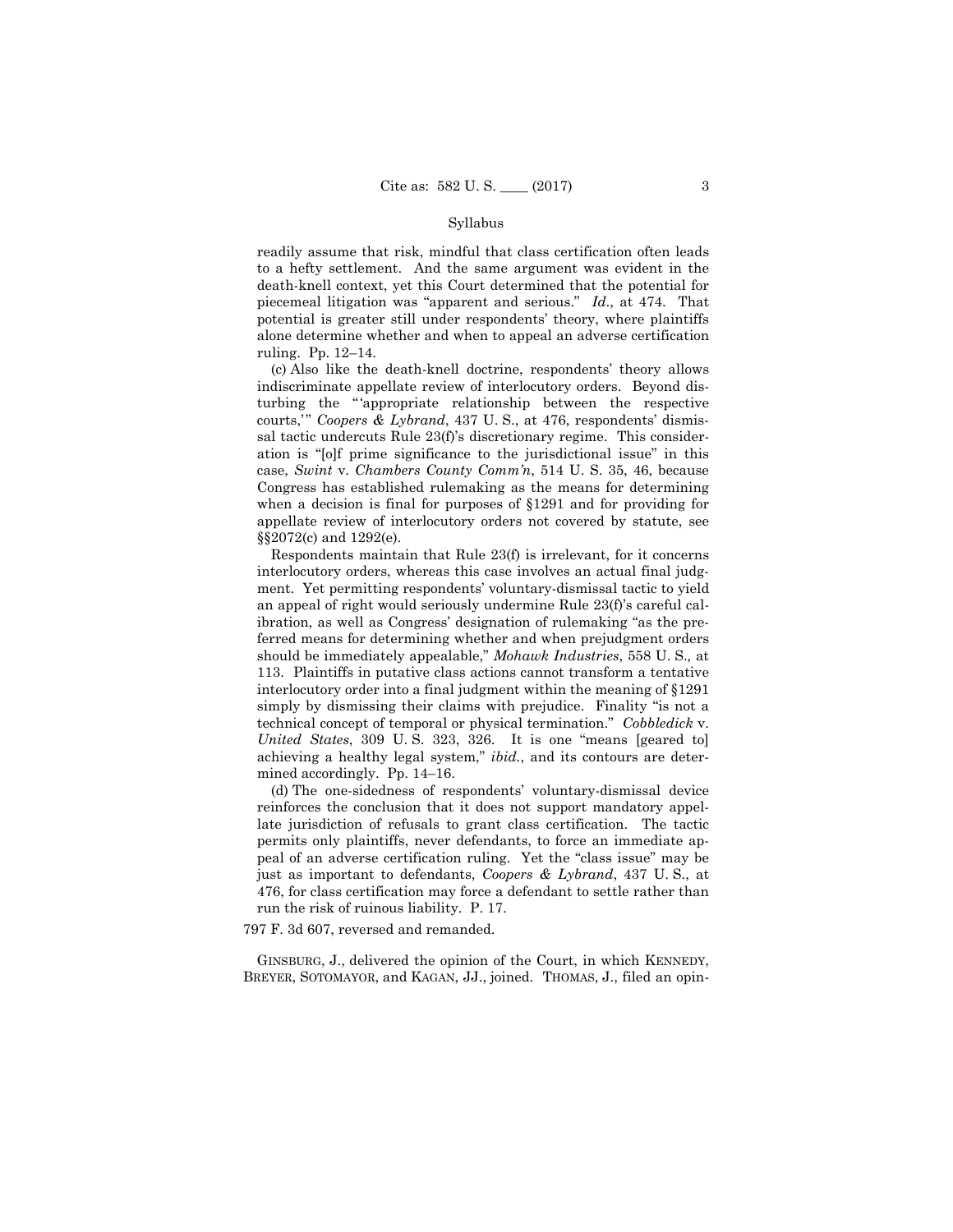ion concurring in the judgment, in which ROBERTS, C. J., and ALITO, J., joined. GORSUCH, J., took no part in the consideration or decision of the case.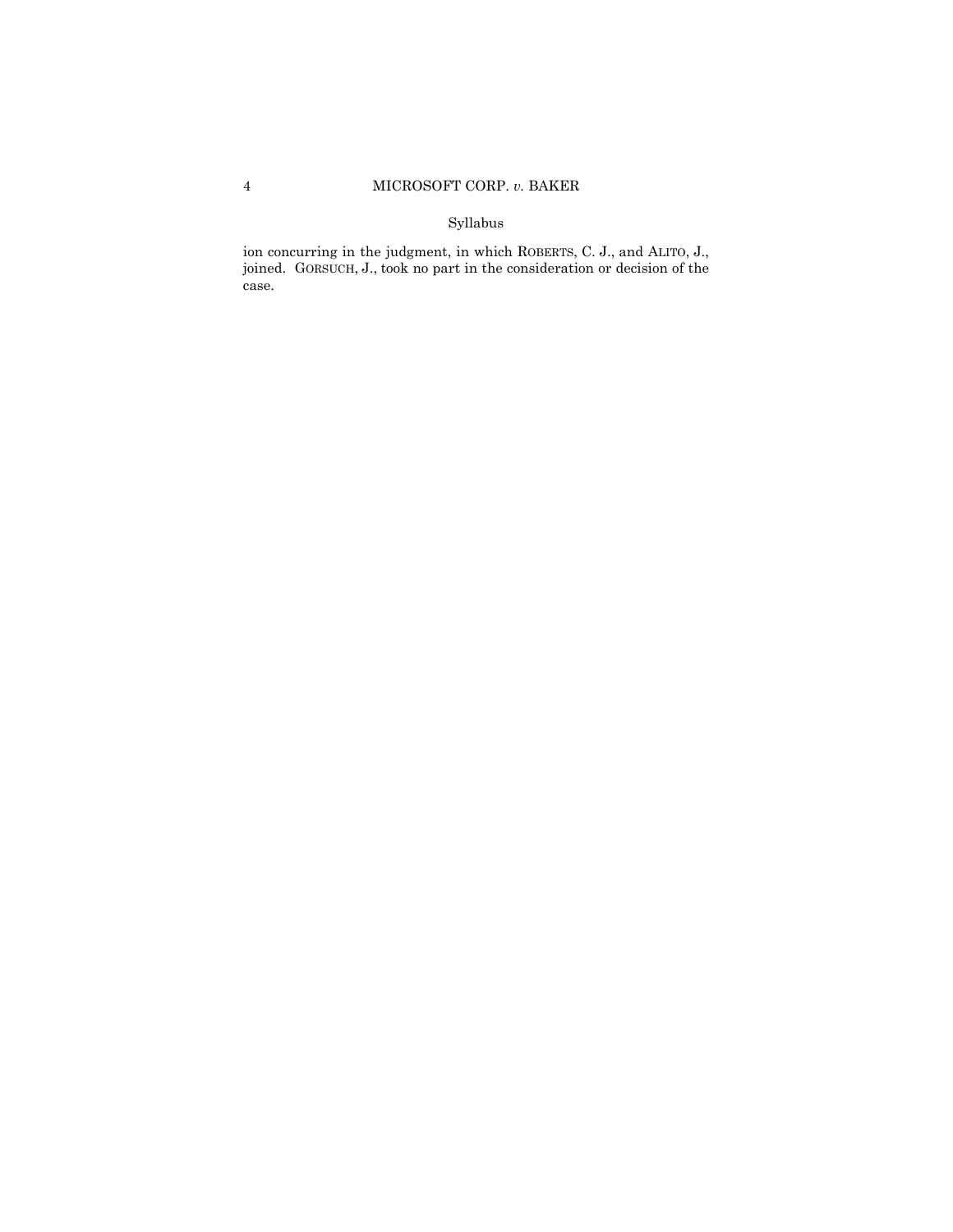preliminary print of the United States Reports. Readers are requested to notify the Reporter of Decisions, Supreme Court of the United States, Wash- ington, D. C. 20543, of any typographical or other formal errors, in order that corrections may be made before the preliminary print goes to press. NOTICE: This opinion is subject to formal revision before publication in the

## $\frac{1}{2}$  , where  $\frac{1}{2}$ **SUPREME COURT OF THE UNITED STATES**

### $\frac{1}{2}$  ,  $\frac{1}{2}$  ,  $\frac{1}{2}$  ,  $\frac{1}{2}$  ,  $\frac{1}{2}$  ,  $\frac{1}{2}$ No. 15–457

# MICROSOFT CORPORATION, PETITIONER *v.*  SETH BAKER, ET AL.

# ON WRIT OF CERTIORARI TO THE UNITED STATES COURT OF APPEALS FOR THE NINTH CIRCUIT

#### [June 12, 2017]

## JUSTICE GINSBURG delivered the opinion of the Court.

This case concerns options open to plaintiffs, when denied class-action certification by a district court, to gain appellate review of the district court's order. Orders granting or denying class certification, this Court has held, are "inherently interlocutory," *Coopers & Lybrand* v. *Livesay*, 437 U. S. 463, 470 (1978), hence not immediately reviewable under 28 U. S. C. §1291, which provides for appeals from "final decisions." Pursuant to Federal Rule of Civil Procedure 23(f ), promulgated in 1998, however, orders denying or granting class certification may be appealed immediately if the court of appeals so permits. Absent such permission, plaintiffs may pursue their individual claims on the merits to final judgment, at which point the denial of class-action certification becomes ripe for review.

The plaintiffs in the instant case, respondents here, were denied Rule 23(f) permission to appeal the District Court's refusal to grant class certification. Instead of pursuing their individual claims to final judgment on the merits, respondents stipulated to a voluntary dismissal of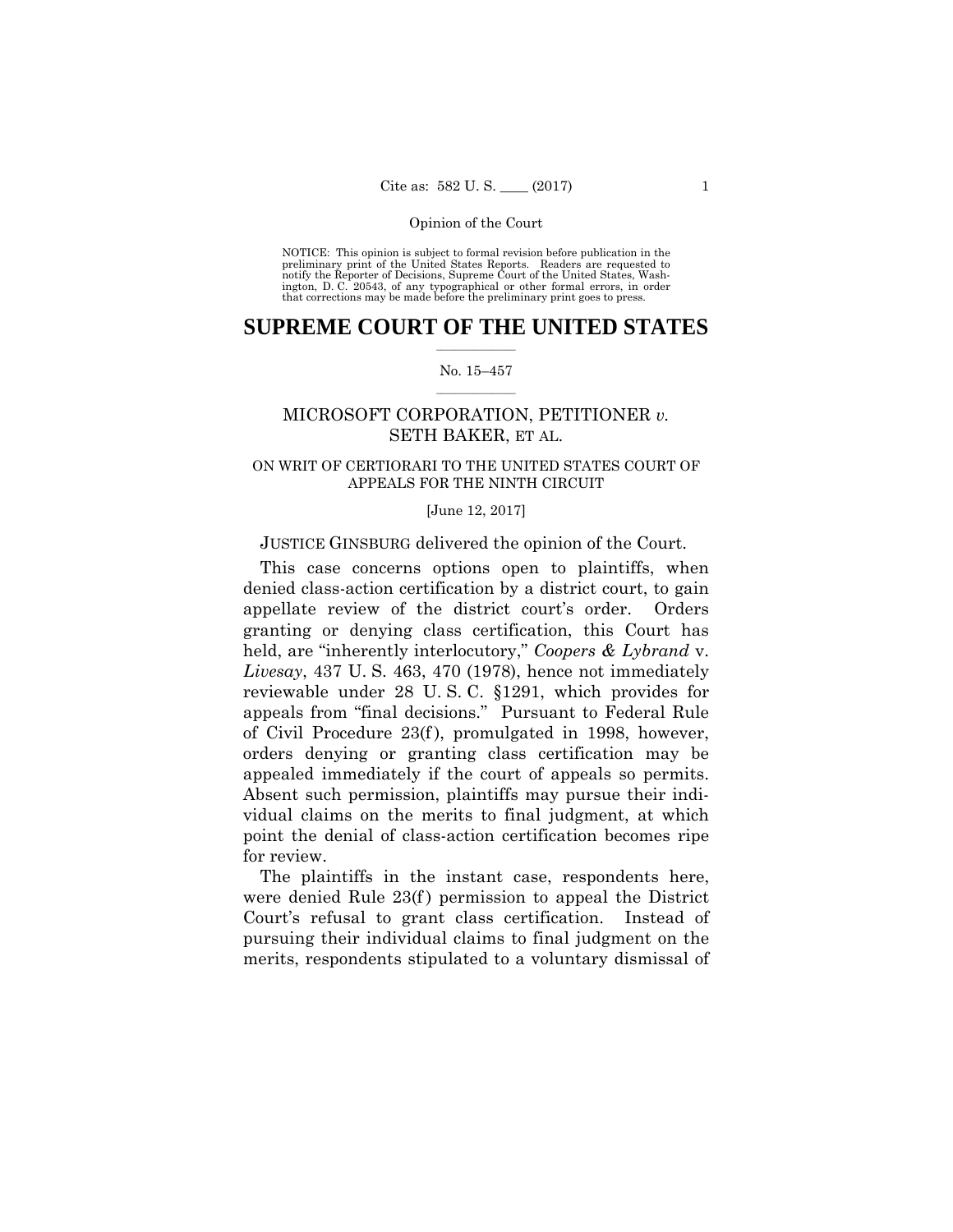their claims "with prejudice," but reserved the right to revive their claims should the Court of Appeals reverse the District Court's certification denial.

We hold that the voluntary dismissal essayed by respondents does not qualify as a "final decision" within the compass of §1291. The tactic would undermine §1291's firm finality principle, designed to guard against piecemeal appeals, and subvert the balanced solution Rule 23(f) put in place for immediate review of class-action orders.

I

A

Under §1291 of the Judicial Code, federal courts of appeals are empowered to review only "final decisions of the district courts." 28 U. S. C. §1291.1 Two guides, our decision in *Coopers & Lybrand* v. *Livesay*, 437 U. S. 463 (1978), and Federal Rule of Civil Procedure 23(f ), control our application of that finality rule here.

1

In *Coopers & Lybrand*, this Court considered whether a plaintiff in a putative class action may, under certain circumstances, appeal as of right a district court order striking class allegations or denying a motion for class certification. We held unanimously that the so-called "death-knell" doctrine did not warrant mandatory appellate jurisdiction of such "inherently interlocutory" orders. 437 U. S., at 470, 477. Courts of Appeals employing the doctrine "regarded [their] jurisdiction as depending on whether [rejection of class-action status] had sounded the 'death knell' of the action." *Id.*, at 466. These courts asked whether the refusal to certify a class would end a lawsuit for all practical purposes because the value of the

<sup>1</sup>Section 1292, which authorizes review of certain interlocutory decisions, does not include among those decisions class-action certifications. See 28 U. S. C. §1292.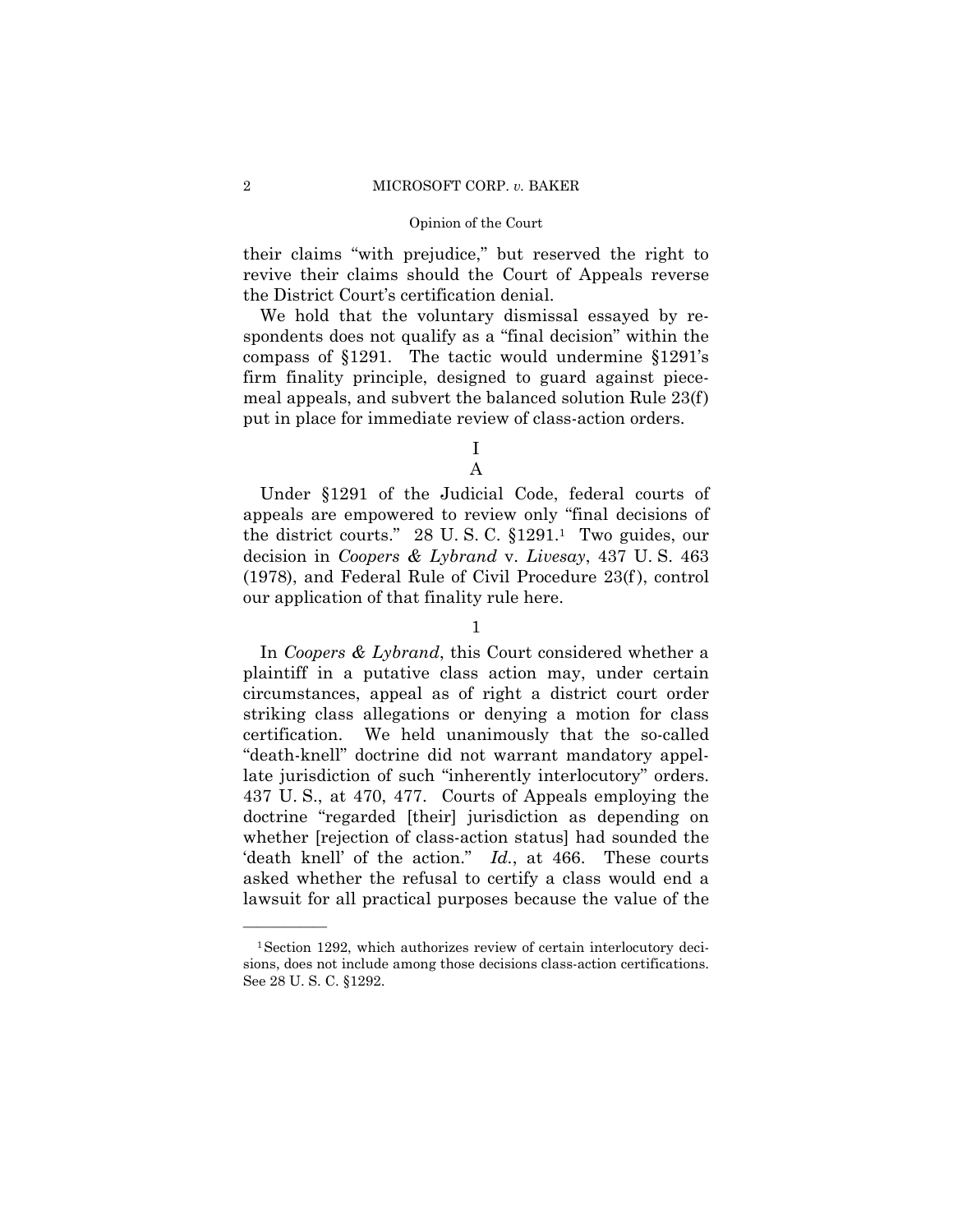named plaintiff 's individual claims made it "economically imprudent to pursue his lawsuit to a final judgment and [only] then seek appellate review of [the] adverse class determination." *Id.*, at 469–470. If, in the court of appeals' view, the order would terminate the litigation, the court deemed the order an appealable final decision under §1291. *Id.,* at 471. If, instead, the court determined that the plaintiff had "adequate incentive to continue [litigating], the order [was] considered interlocutory." *Ibid.*  Consequently, immediate appeal would be denied.

 court denied class certification on a different ground. The death-knell theory likely "enhance[d] the quality of justice afforded a few litigants," we recognized. *Id.*, at 473. But the theory did so, we observed, at a heavy cost to §1291's finality requirement, and therefore to "the judicial system's overall capacity to administer justice." *Id.,* at 473; see *id.*, at 471 (Section 1291 "evinces a legislative judgment that 'restricting appellate review to final decisions prevents the debilitating effect on judicial administration caused by piecemeal appeal disposition.'" (quoting *Eisen* v. *Carlisle & Jacquelin*, 417 U. S. 156, 170 (1974) (alterations and internal quotation marks omitted))). First, the potential for multiple interlocutory appeals inhered in the doctrine: When a ruling denying class certification on one ground was reversed on appeal, a death-knell plaintiff might again claim "entitle[ment] to an appeal as a matter of right" if, on remand, the district *Coopers & Lybrand*, 437 U. S., at 474.

Second, the doctrine forced appellate courts indiscriminately into the trial process, thereby defeating a "vital purpose of the final-judgment rule—that of maintaining the appropriate relationship between the respective courts." *Id.*, at 476 (internal quotation marks omitted); see *id.*, at 474. The Interlocutory Appeals Act of 1958, 28 U. S. C. §1292(b), we explained, had created a two-tiered "screening procedure" to preserve this relationship and to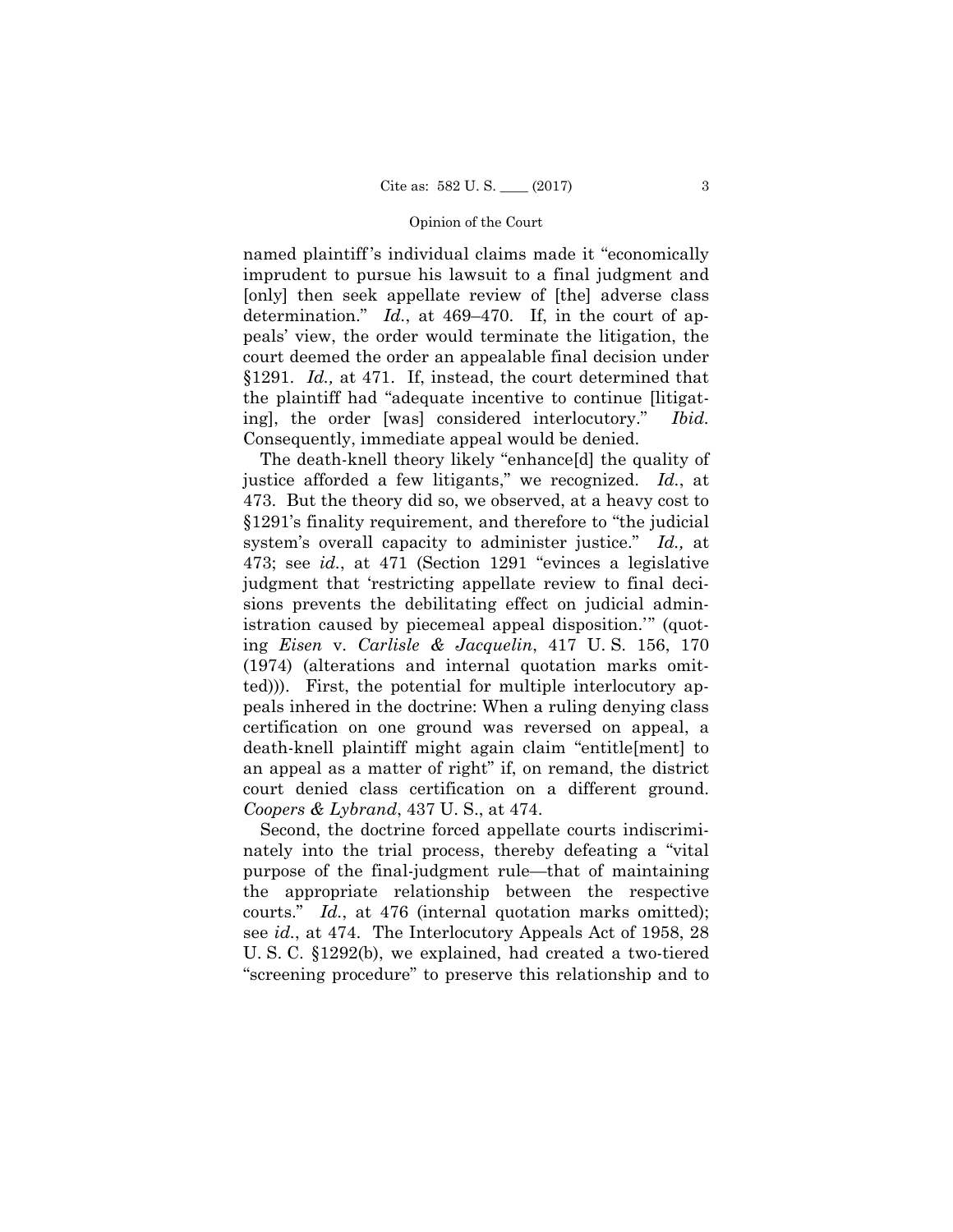restrict the availability of interlocutory review to "appropriate cases." 437 U. S., at 474. For a party to obtain review under §1292(b), the district court must certify that the interlocutory order "involves a controlling question of law as to which there is substantial ground for difference of opinion and that an immediate appeal from the order may materially advance the ultimate termination of the litigation." The court of appeals may then, "in its discretion, permit an appeal to be taken from such order." The death-knell doctrine, we stressed, "circumvent[ed] [§1292(b)'s] restrictions." *Id.*, at 475.

Finally, we observed, the doctrine was one sided: It "operate[d] only in favor of plaintiffs," even though the class-certification question is often "of critical importance to defendants as well." *Id.*, at 476. Just as a denial of class certification may sound the death knell for plaintiffs, "[c]ertification of a large class may so increase the defendant's potential damages liability and litigation costs that he may find it economically prudent to settle and to abandon a meritorious defense." *Ibid.*<sup>2</sup>

In view of these concerns, the Court reached this conclusion in *Coopers & Lybrand*: "The fact that an interlocutory order may induce a party to abandon his claim before final judgment is not a sufficient reason for considering [the order] a 'final decision' within the meaning of §1291." *Id.*, at 477.3

<sup>2</sup>This scenario has been called a "reverse death knell," Sullivan & Trueblood, Rule 23(f ): A Note on Law and Discretion in the Courts of Appeals, 246 F. R. D. 277, 280 (2008), or "inverse death knell," 7B C. Wright, A. Miller, & M. Kane, Federal Practice and Procedure §1802, p. 299 (3d ed. 2005), for it too ends the litigation as a practical matter. 3 *Coopers & Lybrand* also rejected the collateral-order doctrine as a

 basis for invoking §1291 to appeal an order denying class certification. The collateral-order doctrine applies only to a "small class" of decisions that are conclusive, that resolve important issues "completely separate from the merits," and that are "effectively unreviewable on appeal from a final judgment." 437 U. S., at 468. An order concerning class certifi-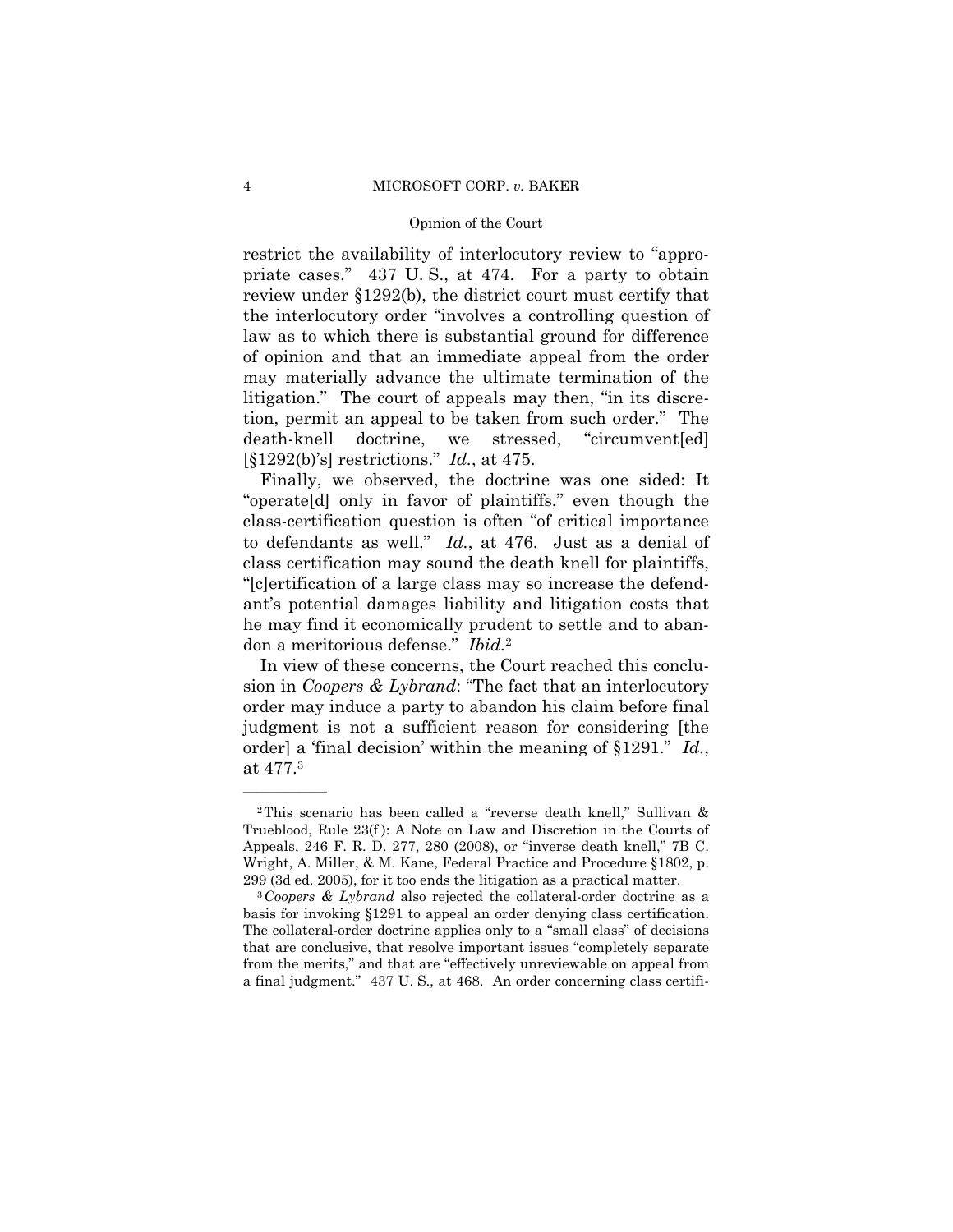2

After *Coopers & Lybrand*, a party seeking immediate review of an adverse class-certification order had no easy recourse. The Federal Rules of Civil Procedure did not then "contain any unique provisions governing appeals" in class actions, *id.*, at 470, so parties had to survive §1292(b)'s two-level inspection, see *id.*, at 474–475, and n. 27; *supra*, at 3–4, or satisfy the extraordinarycircumstances test applicable to writs of mandamus, see *Will* v. *United States*, 389 U. S. 90, 108 (1967) (Black, J., concurring) ("[In] extraordinary circumstances, mandamus may be used to review an interlocutory order which is by no means 'final' and thus appealable under federal statutes."); cf. *Coopers & Lybrand*, 437 U. S., at 466, n. 6.

Another avenue opened in 1998 when this Court approved Federal Rule of Civil Procedure 23(f ). Seen as a response to *Coopers & Lybrand*, see, *e.g.*, *Blair* v. *Equifax Check Services, Inc.*, 181 F. 3d 832, 834 (CA7 1999); Solimine & Hines, Deciding To Decide: Class Action Certification and Interlocutory Review by the United States Courts of Appeals Under Rule 23(f ), 41 Wm. & Mary L. Rev. 1531, 1568 (2000), Rule  $23(f)$  authorizes "permissive interlocutory appeal" from adverse class-certification orders in the discretion of the court of appeals, Advisory Committee's 1998 Note on subd. (f) of Fed. Rule Civ. Proc. 23, 28 U. S. C. App., p. 815 (hereinafter Committee Note on Rule  $23(f)$ ). The Rule was adopted pursuant to §1292(e), see Committee Note on Rule 23(f ), which empowers this Court, in accordance with the Rules Enabling Act, 28 U. S. C. §2072, to promulgate rules "to provide for an appeal of an interlocutory decision to the courts of appeals that is not otherwise provided for [in §1292]." §1292(e).4 Rule 23(f ) reads:

cation, we explained, fails each of these criteria. See *id.*, at 469. 4Congress amended the Rules Enabling Act, 28 U. S. C. §2071 *et seq.*,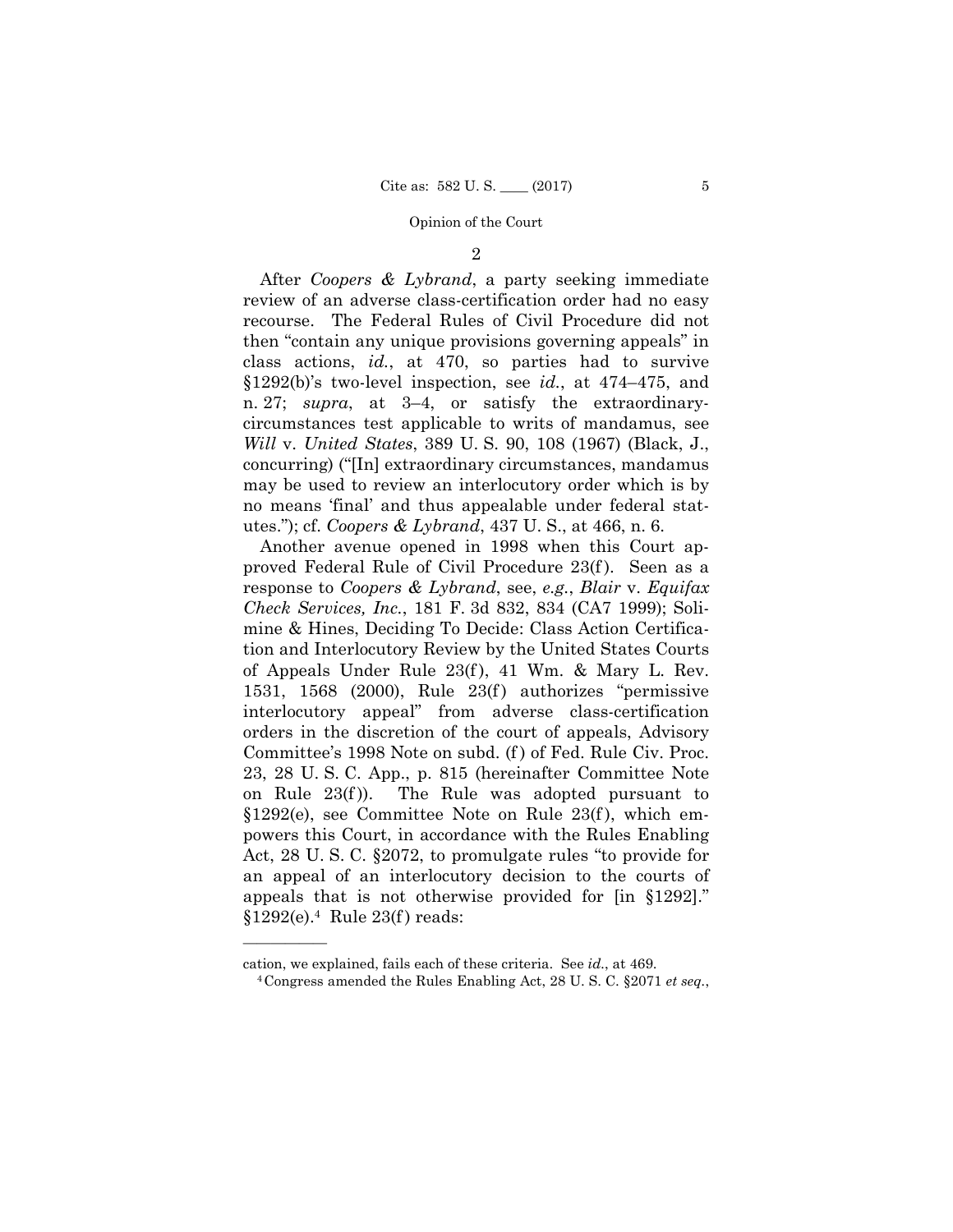"A court of appeals may permit an appeal from an order granting or denying class-action certification . . . if a petition for permission to appeal is filed with the circuit clerk within 14 days after the order is entered. An appeal does not stay proceedings in the district court unless the district judge or the court of appeals so orders."5

Courts of appeals wield "unfettered discretion" under Rule 23(f), akin to the discretion afforded circuit courts under §1292(b). Committee Note on Rule 23(f ). But Rule 23(f ) otherwise "departs from the §1292(b) model," for it requires neither district court certification nor adherence to §1292(b)'s other "limiting requirements." Committee Note on Rule 23(f ); see *supra*, at 3–4.

 This resolution was the product of careful calibration. By "[r]emoving the power of the district court to defeat any opportunity to appeal," the drafters of Rule 23(f ) sought to provide "significantly greater protection against improvident certification decisions than §1292(b)" alone offered. Judicial Conference of the United States, Advisory Committee on Civil Rules, Minutes of November 9–10, 1995. But the drafters declined to go further and provide for appeal as a matter of right. "[A] right to appeal would

in 1990 to authorize this Court to prescribe rules "defin[ing] when a ruling of a district court is final for the purposes of appeal under section 1291." §2072(c). Congress enacted §1292(e) two years later, and that same year the Advisory Committee on the Federal Rules of Civil Procedure began to review proposals for what would become Rule 23(f ). See Solimine & Hines, Deciding To Decide: Class Action Certification and Interlocutory Review by the United States Courts of Appeals Under Rule 23(f ), 41 Wm. & Mary L. Rev. 1531, 1563–1564, 1566, n. 189 (2000).<br><sup>5</sup>Rule 23(f) has changed little since its adoption in 1998. See Ad-

visory Committee's 2007 and 2009 Notes on subd. (f ) of Fed. Rule Civ. Proc. 23, 28 U. S. C. App., p. 820 (deleting a redundancy and increasing the time to petition for permission to appeal from ten to 14 days, respectively).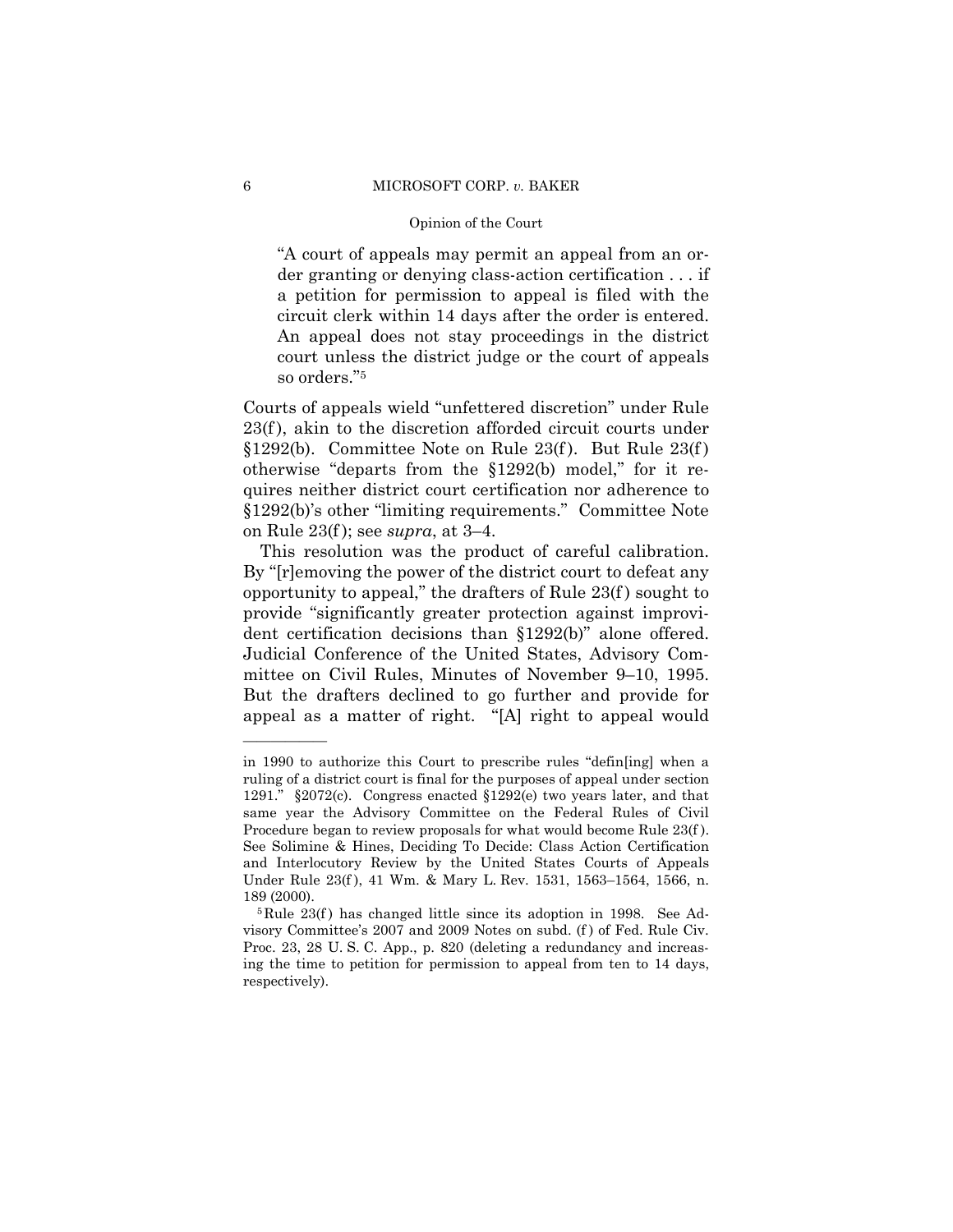lead to abuse" on the part of plaintiffs and defendants alike, the drafters apprehended, "increas[ing] delay and expense" over "routine class certification decisions" unworthy of immediate appeal. *Ibid.* (internal quotation marks omitted). See also Brief for Civil Procedure Scholars as *Amici Curiae* 6–7, 11–14 ("Rule 23(f) was crafted to balance the benefits of immediate review against the costs of interlocutory appeals." (capitalization omitted)). Rule 23(f) therefore commits the decision whether to permit interlocutory appeal from an adverse certification decision to "the sole discretion of the court of appeals." Committee Note on Rule 23(f); see Federal Judicial Center, T. Willging, L. Hooper, & R. Niemic, Empirical Study of Class Actions in Four Federal District Courts: Final Report to the Advisory Committee on Civil Rules 86 (1996) (hereinafter Federal Judicial Center Study) ("The discretionary nature of the proposed rule . . . is designed to be a guard against abuse of the appellate process.").6

The Rules Committee offered some guidance to courts of appeals considering whether to authorize appeal under Rule 23(f). "Permission is most likely to be granted," the Committee Note states, "when the certification decision turns on a novel or unsettled question of law," or when "the decision on certification is likely dispositive of the litigation," as in a death-knell or reverse death-knell situation. Committee Note on Rule 23(f ); see *supra*, at 4,

 from such determination." *Ibid.* Upon learning that "proposed Rule 6Legislation striking this balance was also introduced in Congress. See H. R. 660, 105th Cong., 1st Sess. (1997). The bill, which would have amended §1292(b) to provide for interlocutory appeal of adverse class determinations, likewise committed the decision whether an immediate appeal would lie exclusively to the courts of appeals: "The court of appeals may, in its discretion, permit the appeal to be taken  $23(f)$  [was] well advanced," the bill's sponsor, Representative Charles Canady, joined forces with the Rules Committee. See Judicial Conference of the United States, Advisory Committee on Civil Rules, Minutes of May 1–2, 1997.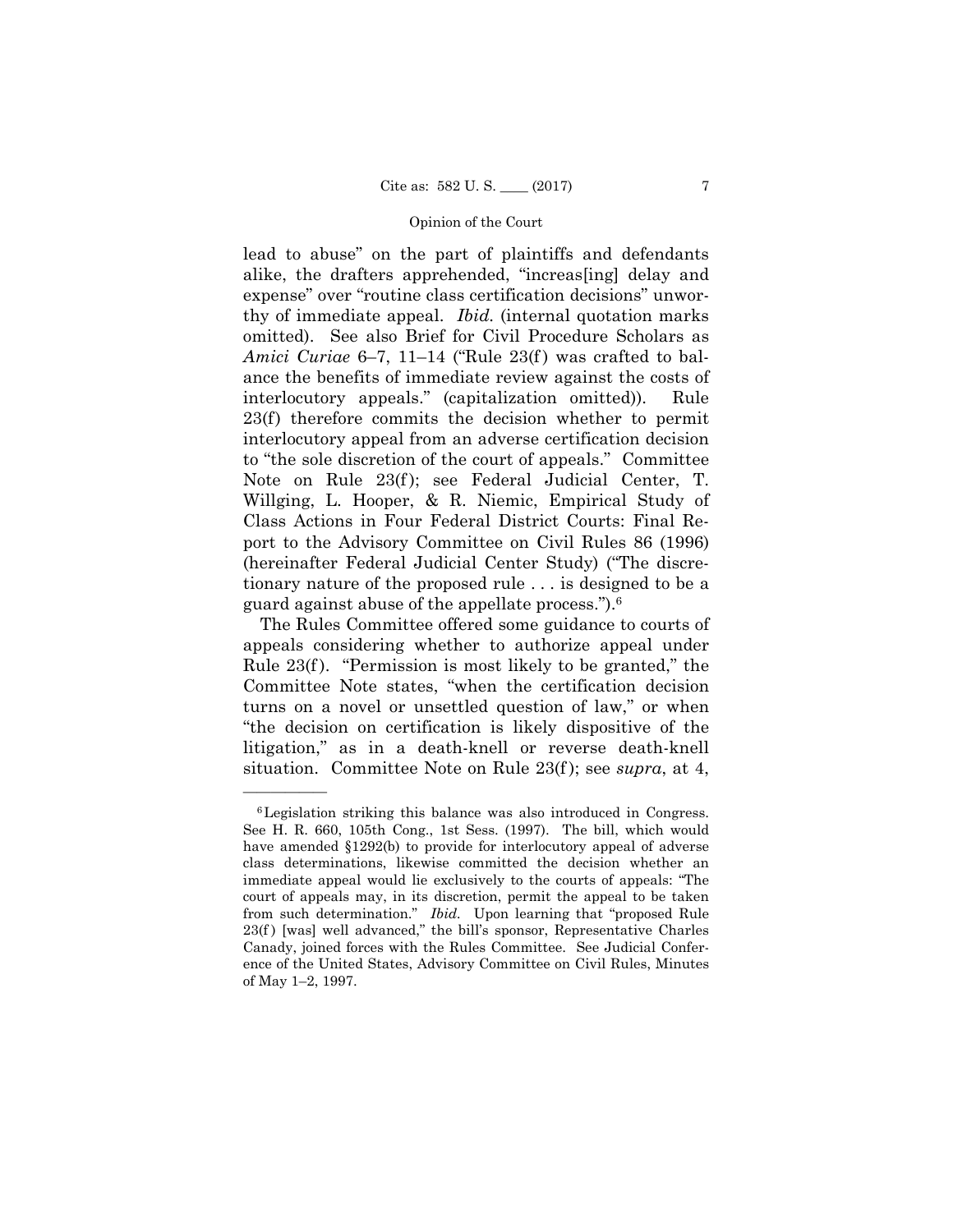and n. 2. Even so, the Rule allows courts of appeals to grant or deny review "on the basis of *any* consideration." Committee Note on Rule 23(f ) (emphasis added).

# B

With this background in mind, we turn to the putative class action underlying our jurisdictional inquiry. The lawsuit is not the first of its kind. A few years after petitioner Microsoft Corporation released its popular videogame console, the Xbox 360, a group of Xbox owners brought a putative class action against Microsoft based on an alleged design defect in the device. See *In re Microsoft Xbox 360 Scratched Disc Litigation*, 2009 WL 10219350, \*1 (WD Wash., Oct. 5, 2009). The named plaintiffs, advised by some of the same counsel representing respondents in this case, asserted that the Xbox scratched (and thus destroyed) game discs during normal game-playing conditions. See *ibid.* The District Court denied class certification, holding that individual issues of damages and causation predominated over common issues. See *id.*, at \*6–\*7. The plaintiffs petitioned the Ninth Circuit under Rule 23(f ) for leave to appeal the class-certification denial, but the Ninth Circuit denied the request. See 851 F. Supp. 2d 1274, 1276 (WD Wash. 2012). Thereafter, the *Scratched Disc* plaintiffs settled their claims individually. 851 F. Supp. 2d, at 1276.

Two years later, in 2011, respondents filed this lawsuit in the same Federal District Court. They proposed a nationwide class of Xbox owners based on the same design defect alleged in *Scratched Disc Litigation*. See 851 F. Supp. 2d, at 1275–1276. The class-certification analysis in the earlier case did not control, respondents urged, because an intervening Ninth Circuit decision constituted a change in law sufficient to overcome the deference ordinarily due, as a matter of comity, the previous certification denial. *Id.,* at 1277–1278. The District Court disagreed.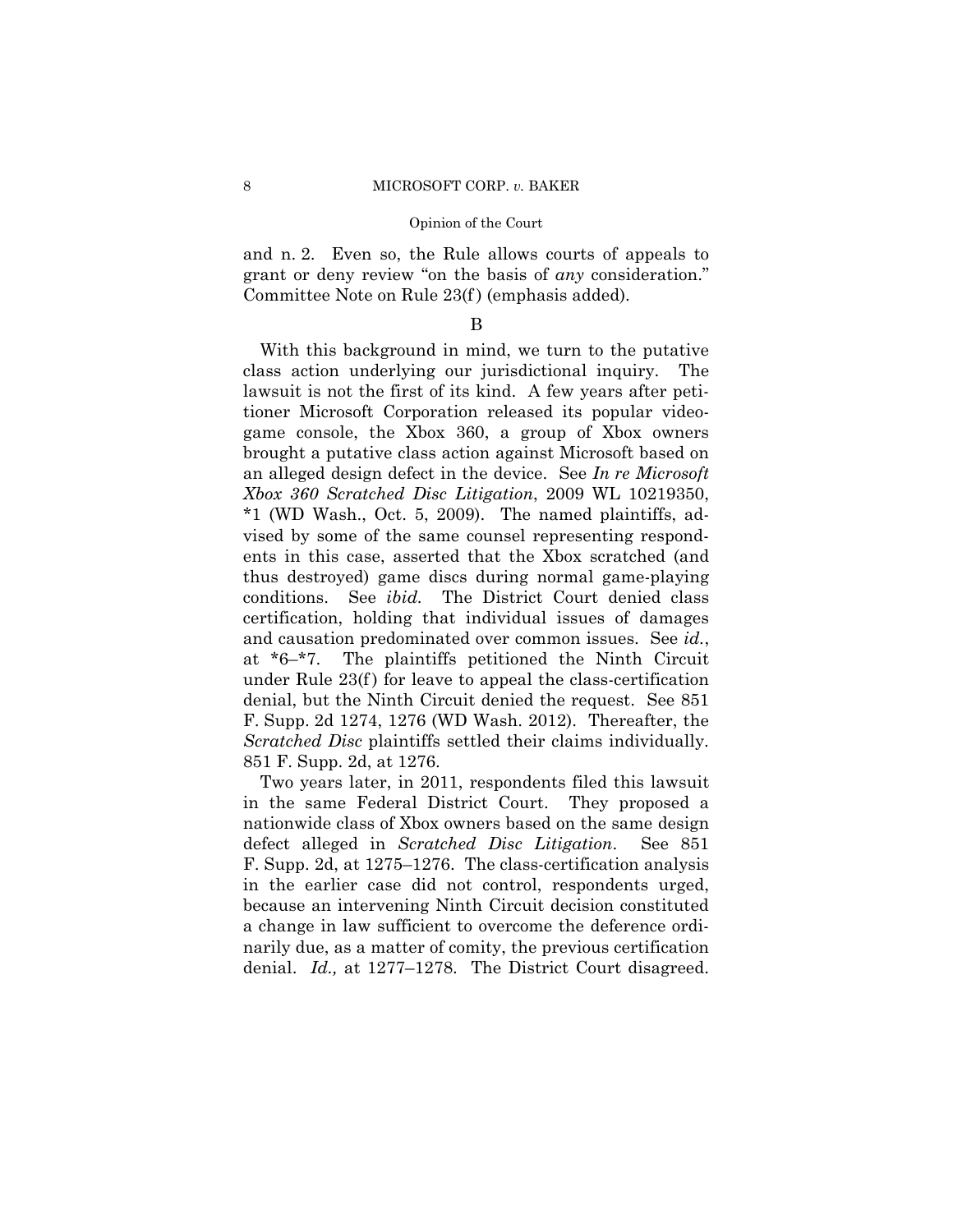Concluding that the relevant Circuit decision had not undermined *Scratched Disc Litigation*'s causation analysis, the court determined that comity required adherence to the earlier certification denial and therefore struck respondents' class allegations. 851 F. Supp. 2d, at 1280– 1281.

Invoking Rule 23(f ), respondents petitioned the Ninth Circuit for permission to appeal that ruling.7 Interlocutory review was appropriate in this case, they argued, because the District Court's order striking the class allegations created a "death-knell situation": The "small size of [their] claims ma[de] it economically irrational to bear the cost of litigating th[e] case to final judgment," they asserted, so the order would "effectively kil[l] the case." Pet. for Permission To Appeal Under Rule 23(f) in No. 12–80085 (CA9), App. 118. The Ninth Circuit denied the petition. Order in No. 12–80085 (CA9, June 12, 2012), App. 121.

Respondents then had several options. They could have settled their individual claims like their *Scratched Disc*  predecessors or petitioned the District Court, pursuant to §1292(b), to certify the interlocutory order for appeal, see *supra*, at 3–4. They could also have proceeded to litigate their case, mindful that the District Court could later reverse course and certify the proposed class. See Fed. Rule Civ. Proc.  $23(c)(1)(C)$  ("An order that grants or denies") class certification may be altered or amended before final judgment."); *Coopers & Lybrand*, 437 U. S., at 469 (a certification order "is subject to revision in the District Court"). Or, in the event the District Court did not change

<sup>7</sup>An order striking class allegations is "functional[ly] equivalent" to an order denying class certification and therefore appealable under Rule 23(f ). *Scott* v. *Family Dollar Stores, Inc.*, 733 F. 3d 105, 110–111, n. 2 (CA4 2013) (quoting *In re Bemis Co.*, 279 F. 3d 419, 421 (CA7 2002)). See also *United Airlines, Inc.* v. *McDonald*, 432 U. S. 385, 388, and n. 4 (1977) (equating order striking class allegations with "a denial of class certification").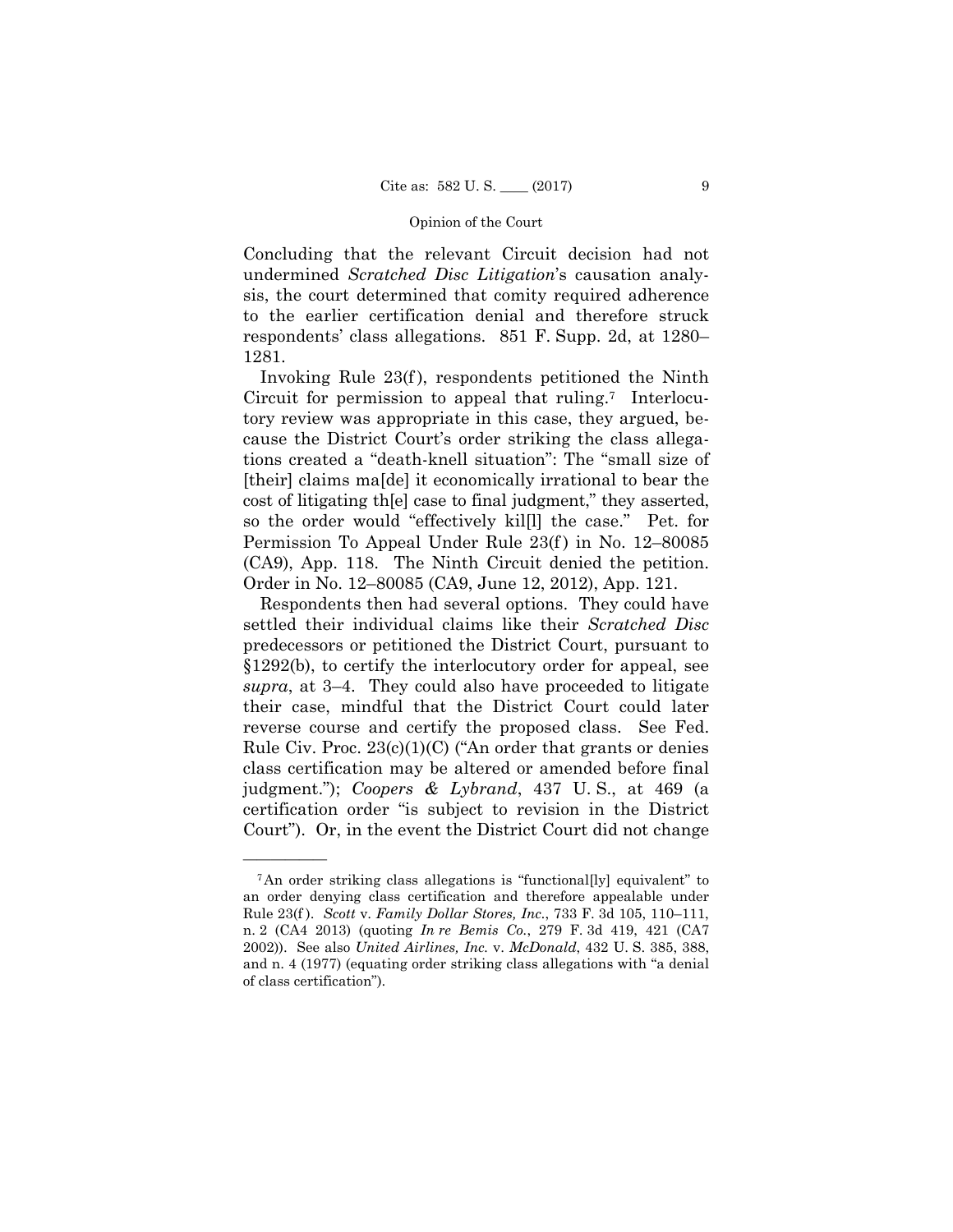course, respondents could have litigated the case to final judgment and then appealed. *Id.,* at 469 ("an order denying class certification is subject to effective review after final judgment at the behest of the named plaintiff ").

 reversed." Brief for Respondents 15. Microsoft stipulated Instead of taking one of those routes, respondents moved to dismiss their case with prejudice. "After the [c]ourt has entered a final order and judgment," respondents explained, they would "appeal the . . . order striking [their] class allegations." Motion To Dismiss in No. 11–cv– 00722 (WD Wash., Sept. 25, 2012), App. 122–123. In respondents' view, the voluntary dismissal enabled them "to pursue their individual claims or to pursue relief solely on behalf of the class, should the certification decision be to the dismissal, but maintained that respondents would have "no right to appeal" the order striking the class allegations after thus dismissing their claims. App. to Pet. for Cert. 35a–36a. The District Court granted the stipulated motion to dismiss, *id.*, at 39a, and respondents appealed. They challenged only the District Court's interlocutory order striking their class allegations, not the dismissal order which they invited. See Brief for Plaintiffs-Appellants in No. 12–35946 (CA9).

The Ninth Circuit held it had jurisdiction to entertain the appeal under §1291. 797 F. 3d 607, 612 (2015). The Court of Appeals rejected Microsoft's argument that respondents' voluntary dismissal, explicitly engineered to appeal the District Court's interlocutory order striking the class allegations, impermissibly circumvented Rule 23(f ). *Ibid.*, n. 3. Because the stipulated dismissal "did not involve a settlement," the court reasoned, it was "'a sufficiently adverse—and thus appealable—final decision'" under §1291. *Id.*, at 612 (quoting *Berger* v. *Home Depot USA, Inc.*, 741 F. 3d 1061, 1065 (CA9 2014)); see *id.*, at 1065 (relying on 7B C. Wright, A. Miller, & M. Kane, Federal Practice and Procedure §1802, pp. 297–298 (3d ed.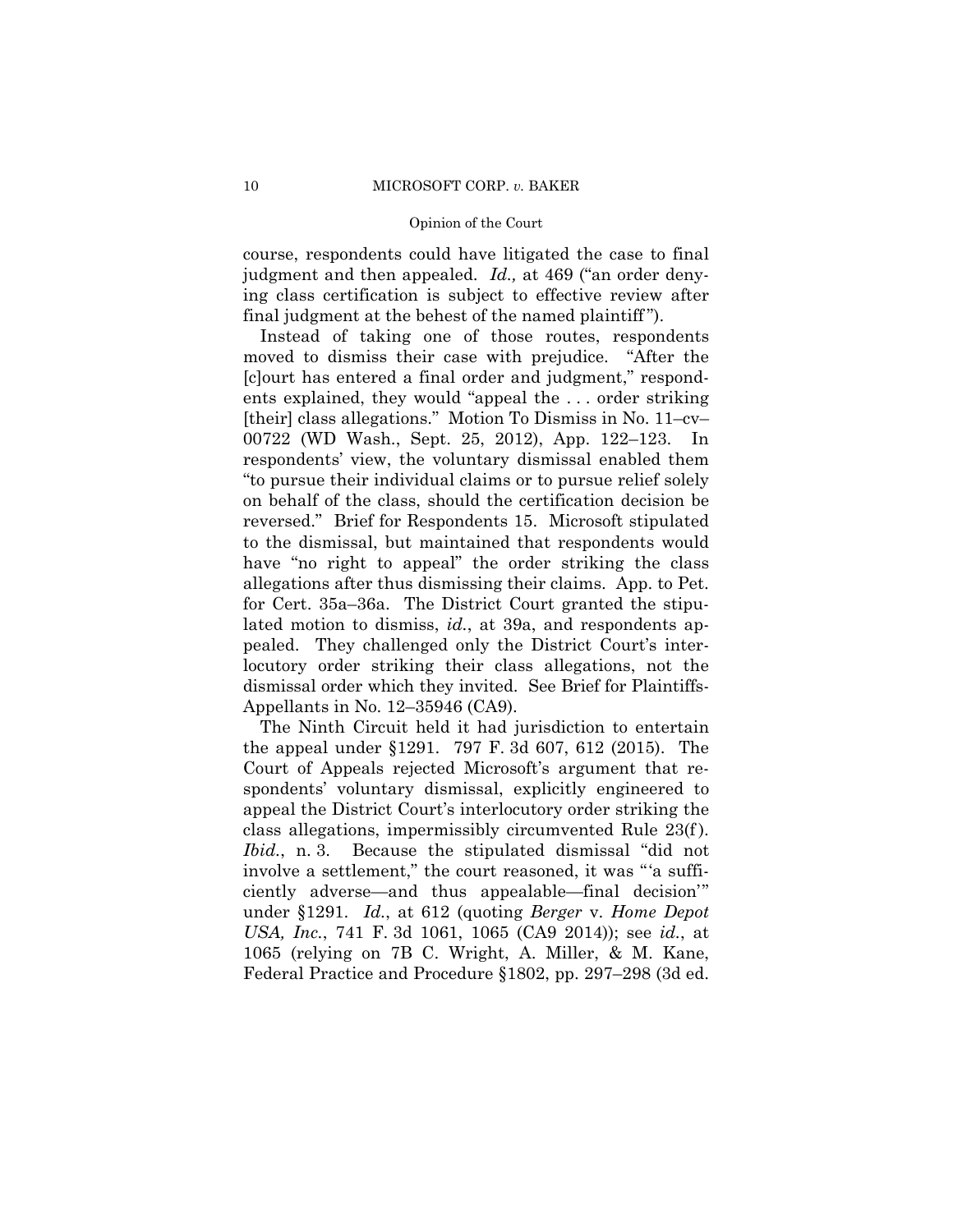2005), for the proposition "that finality for appeal purposes can be achieved in this manner").

Satisfied of its jurisdiction, the Ninth Circuit held that the District Court had abused its discretion in striking respondents' class allegations. 797 F. 3d, at 615. The Court of Appeals "express[ed] no opinion on whether" respondents "should prevail on a motion for class certification," *ibid.*, concluding only that the District Court had misread recent Circuit precedent, see *id.*, at 613–615, and therefore misapplied the comity doctrine, *id.*, at 615. Whether a class should be certified, the court said, was a question for remand, "better addressed if and when [respondents] move[d] for class certification." *Ibid.* 

have voluntarily dismissed their claims with prejudice?<sup>8</sup> We granted certiorari to resolve a Circuit conflict over this question: Do federal courts of appeals have jurisdiction under §1291 and Article III of the Constitution to review an order denying class certification (or, as here, an order striking class allegations) after the named plaintiffs 577 U.S.  $(2016)$ . Because we hold that §1291 does not countenance jurisdiction by these means, we do not reach the constitutional question, and therefore do not address the arguments and analysis discussed in the opinion concurring in the judgment.

# II

"From the very foundation of our judicial system," the general rule has been that "the whole case and every

<sup>8</sup>Compare *Berger* v. *Home Depot USA, Inc.*, 741 F. 3d 1061, 1065 (CA9 2014) (assuming jurisdiction under these circumstances); *Gary Plastic Packaging Corp.* v. *Merrill Lynch*, 903 F. 2d 176, 179 (CA2 1990) (assuming jurisdiction after dismissal for failure to prosecute), with *Camesi* v. *University of Pittsburgh Medical Center*, 729 F. 3d 239, 245–247 (CA3 2013) (no jurisdiction under §1291 or Article III in this situation); *Rhodes* v. *E. I. du Pont de Nemours & Co.*, 636 F. 3d 88, 100 (CA4 2011) (no jurisdiction under Article III).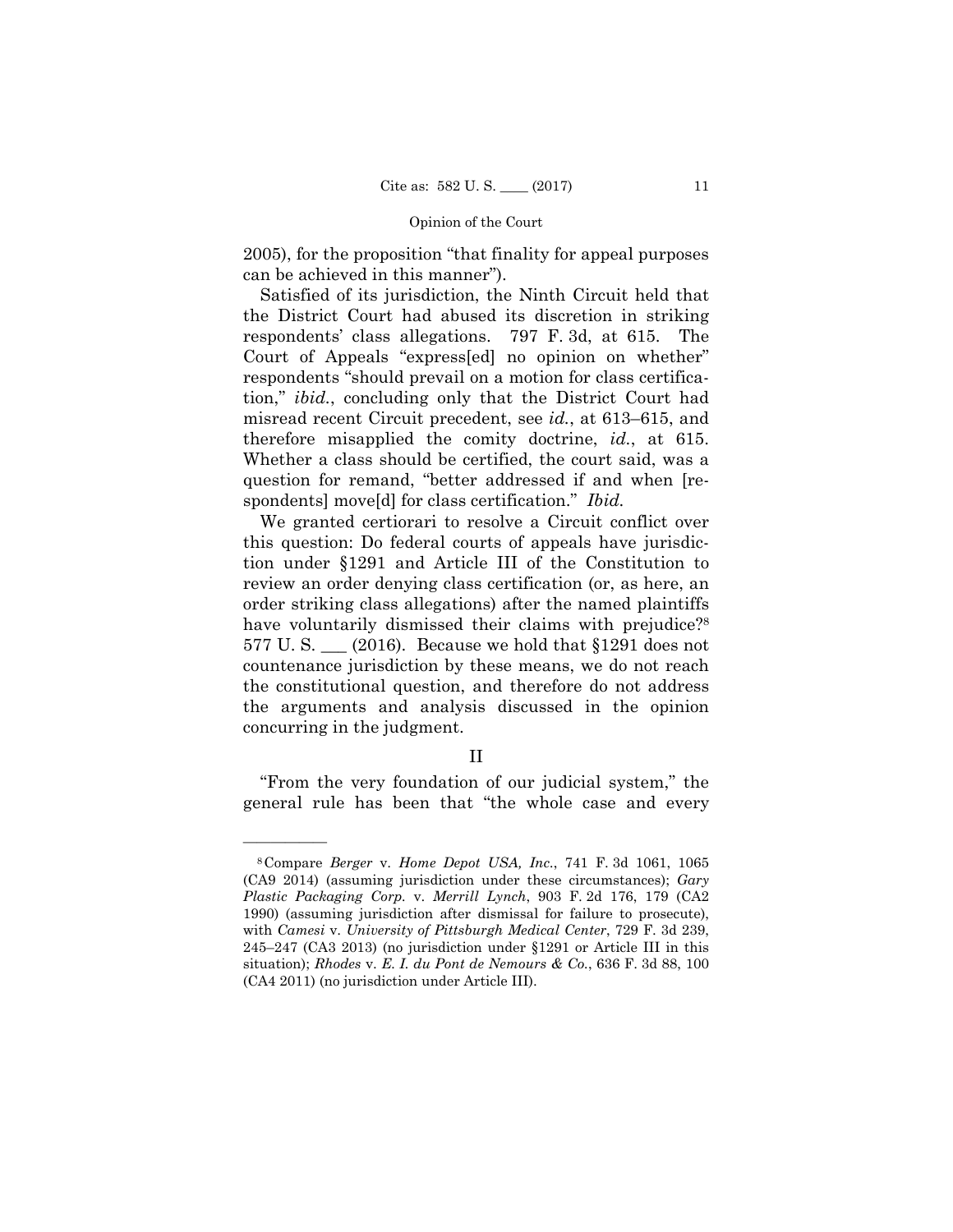matter in controversy in it [must be] decided in a single appeal." *McLish* v. *Roff*, 141 U. S. 661, 665–666 (1891). This final-judgment rule, now codified in §1291, preserves the proper balance between trial and appellate courts, minimizes the harassment and delay that would result from repeated interlocutory appeals, and promotes the efficient administration of justice. See *Firestone Tire & Rubber Co.* v. *Risjord*, 449 U. S. 368, 374 (1981).

Construing §1291 in line with these reasons for the rule, we have recognized that "finality is to be given a practical rather than a technical construction." *Eisen*, 417 U. S., at 171 (internal quotation marks omitted). Repeatedly we have resisted efforts to stretch §1291 to permit appeals of right that would erode the finality principle and disserve its objectives. See, *e.g.*, *Mohawk Industries, Inc.* v. *Carpenter*, 558 U. S. 100, 112 (2009); *Digital Equipment Corp.*  v. *Desktop Direct, Inc.*, 511 U. S. 863, 878–879, 884 (1994); *Cobbledick* v. *United States*, 309 U. S. 323, 324–325, 330 (1940) (construing §1291's predecessor statute). Attempts to secure appeal as of right from adverse class-certification orders fit that bill. See *supra*, at 2–4. Because respondents' dismissal device subverts the final-judgment rule and the process Congress has established for refining that rule and for determining when nonfinal orders may be immediately appealed, see §§2072(c) and 1292(e), the tactic does not give rise to a "final decisio[n]" under §1291.

A

Respondents' voluntary-dismissal tactic, even more than the death-knell theory, invites protracted litigation and piecemeal appeals. Under the death-knell doctrine, a court of appeals could decline to hear an appeal if it determined that the plaintiff "ha[d] adequate incentive to continue" despite the denial of class certification. *Coopers & Lybrand*, 437 U. S., at 471. Appellate courts lack even that authority under respondents' theory. Instead, the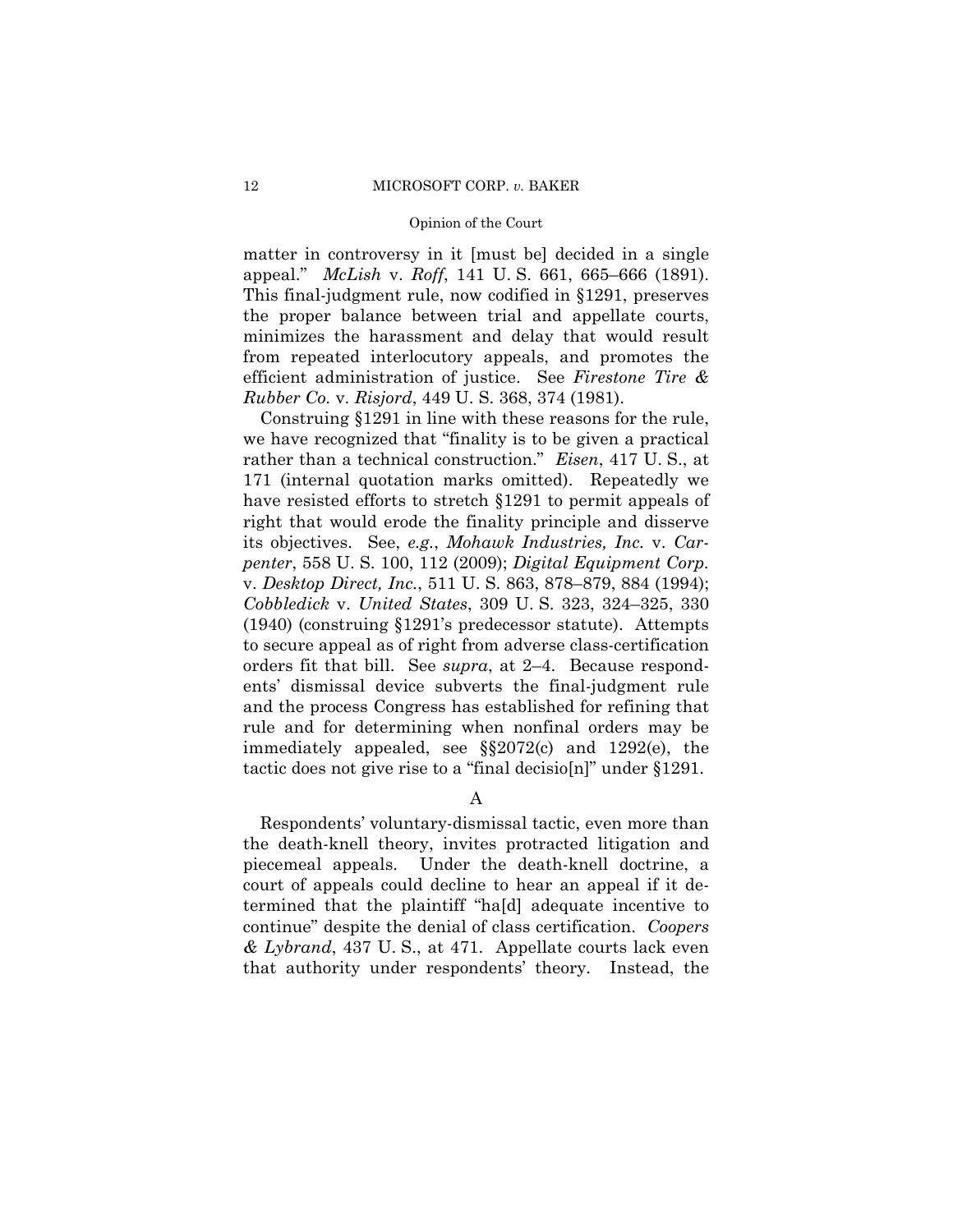decision whether an immediate appeal will lie resides exclusively with the plaintiff; she need only dismiss her claims with prejudice, whereupon she may appeal the district court's order denying class certification. And, as under the death-knell doctrine, she may exercise that option more than once, stopping and starting the district court proceedings with repeated interlocutory appeals. See *id.*, at 474 (death-knell doctrine offered "no assurance that the trial process [would] not again be disrupted by interlocutory review").

 other arguments against class certification. See *ibid.* It remained open to the District Court, in the Court of Consider this case. The Ninth Circuit reviewed and rejected only the District Court's application of comity as a basis for striking respondents' class allegations. 797 F. 3d, at 615. The appeals court declined to reach Microsoft's Appeals' view, to deny class certification on a different ground, and respondents would be free, under their theory, to force appellate review of any new order denying certification by again dismissing their claims. In designing Rule 23(f )'s provision for discretionary review, the Rules Committee sought to prevent such disruption and delay. See *supra*, at 6–8.9

Respondents nevertheless maintain that their position promotes efficiency, observing that after dismissal with prejudice the case is over if the plaintiff loses on appeal. Brief for Respondents 38–39. Their way, they say, means prompt resolution of many lawsuits and infrequent use of the voluntary-dismissal tactic, for "most appeals lose" and

 $9$ Rule 23(f) avoids delay not only by limiting class-certification appeals to those permitted by the federal courts of appeals, but also by specifying that "[a]n appeal does not stay proceedings in the district court unless the district judge or the court of appeals so orders." See *Blair* v. *Equifax Check Services, Inc.*, 181 F. 3d 832, 835 (CA7 1999) ("Rule  $23(f)$  is drafted to avoid delay."). Respondents' dismissal tactic, by contrast, halts district court proceedings whenever invoked.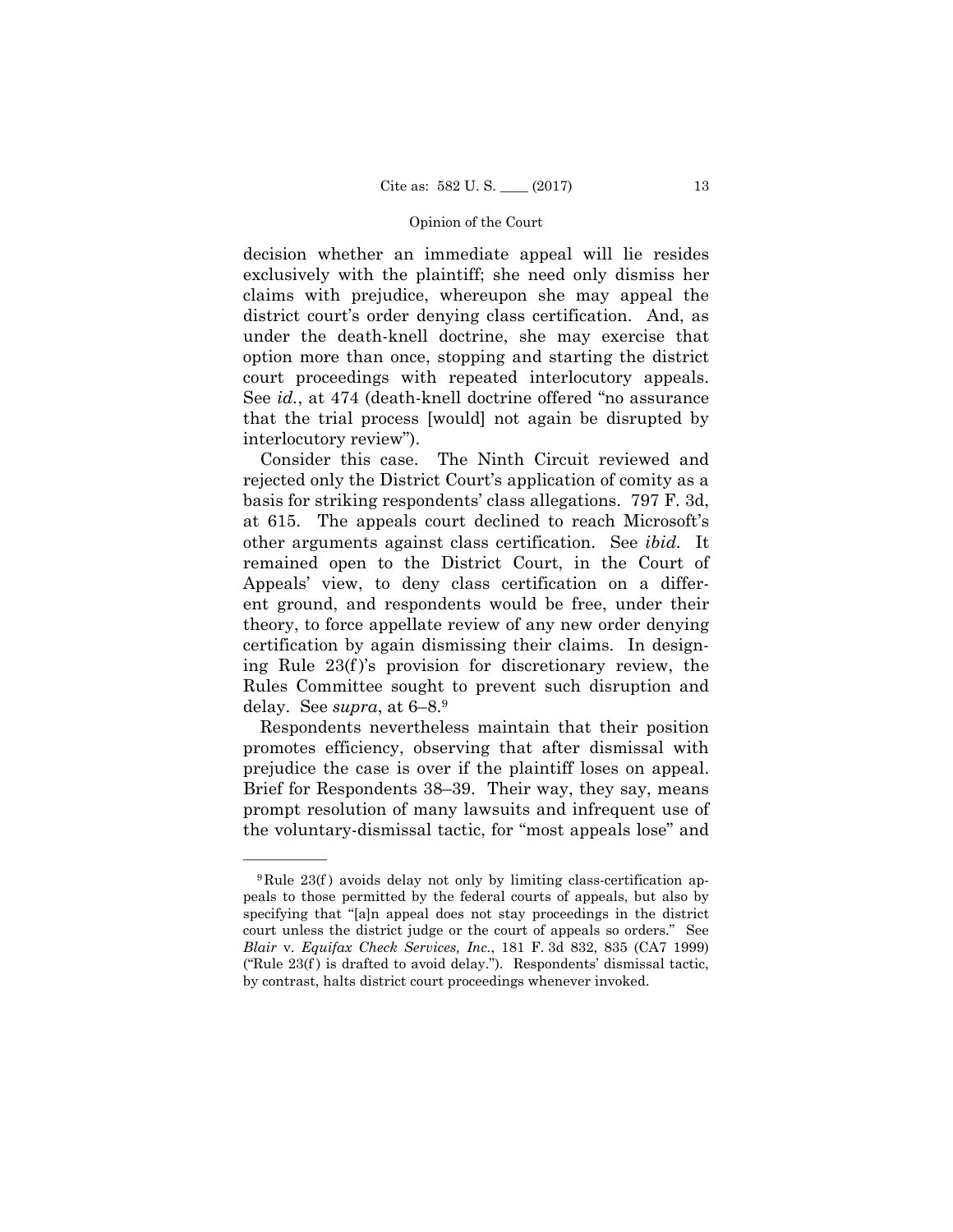few plaintiffs will "take th[e] risk" of losing their claims for good. *Id.*, at 35–36. Respondents overlook the prospect that plaintiffs with weak merits claims may readily assume that risk, mindful that class certification often leads to a hefty settlement. See *Coopers & Lybrand*, 437 U. S., at 476 (defendant facing the specter of classwide liability may "abandon a meritorious defense"). Indeed, the same argument—that the case was over if the plaintiff lost on appeal—was evident in the death-knell context, yet this Court determined that the potential for piecemeal litigation was "apparent and serious." *Id.*, at 474.10 And that potential is greater still under respondents' theory, where plaintiffs alone determine whether and when to appeal an adverse certification ruling.

B

Another vice respondents' theory shares with the deathknell doctrine, both allow indiscriminate appellate review of interlocutory orders. *Ibid*. Beyond disturbing the "appropriate relationship between the respective courts," *id.,*  at 476 (internal quotation marks omitted), respondents' dismissal tactic undercuts Rule 23(f )'s discretionary regime. This consideration is "[o]f prime significance to the jurisdictional issue before us." *Swint* v. *Chambers County Comm'n*, 514 U. S. 35, 46 (1995) (pendent appellate jurisdiction in collateral-order context would undermine §1292(b)); see *supra*, at 3–4 (death-knell doctrine impermissibly circumvented §1292(b)).

 U. S., at 466. Having pressed such an argument for the benefit of interests have changed, assume a contrary position." *Davis* v. *Wakelee*, 10The very premise of the death-knell doctrine was that plaintiffs "would not pursue their claims individually." *Coopers & Lybrand*, 437 immediate review, a death-knell plaintiff who lost on appeal would encounter the general proposition, long laid down, that "where a party assumes a certain position in a legal proceeding, and succeeds in maintaining that position, he may not thereafter, simply because his 156 U. S. 680, 689 (1895).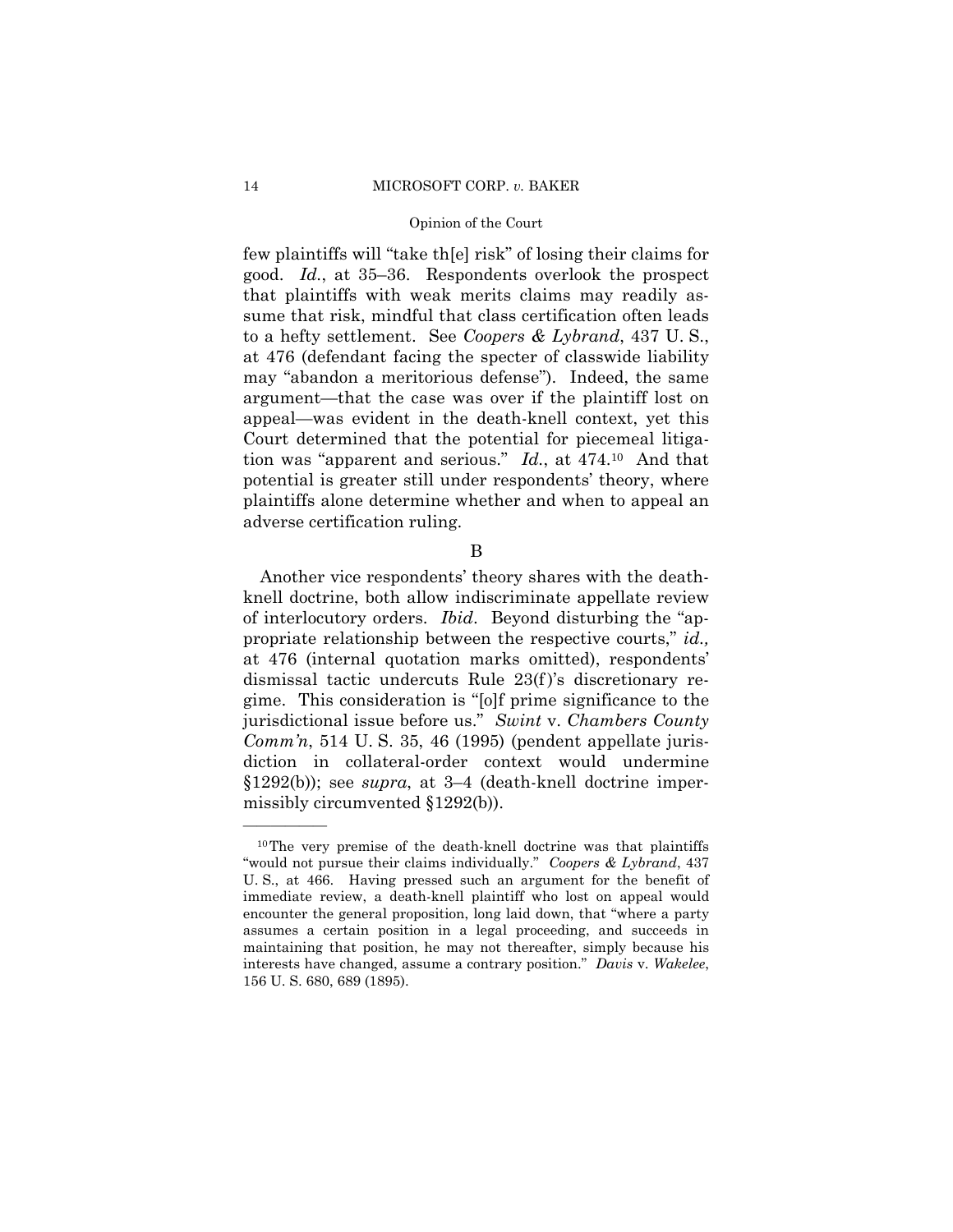In the Rules Enabling Act, as earlier recounted, Congress authorized this Court to determine when a decision is final for purposes of §1291, and to provide for appellate review of interlocutory orders not covered by statute. See *supra*, at 5–6, and n. 4. These changes are to come from rulemaking, however, not judicial decisions in particular controversies or inventive litigation ploys. See *Swint*, 514 U. S., at 48. In this case, the rulemaking process has dealt with the matter, yielding a "measured, practical solutio[n]" to the questions whether and when adverse certification orders may be immediately appealed. *Mohawk Industries*, 558 U. S., at 114. Over years the Advisory Committee on the Federal Rules of Civil Procedure studied the data on class-certification rulings and appeals, weighed various proposals, received public comment, and refined the draft rule and Committee Note. See Solimine & Hines, 41 Wm. & Mary L. Rev., at 1564–1566, and nn. 178–189; Federal Judicial Center Study 80–87. Rule 23(f ) reflects the rulemakers' informed assessment, permitting, as explained *supra*, at 5–7, interlocutory appeals of adverse certification orders, whether sought by plaintiffs or defendants, solely in the discretion of the courts of appeals. That assessment "warrants the Judiciary's full respect." *Swint*, 514 U. S., at 48; see *Mohawk Industries*, 558 U. S., at 118–119 (THOMAS, J., concurring in part and concurring in judgment).

Here, however, the Ninth Circuit, after denying respondents permission to appeal under Rule 23(f), nevertheless assumed jurisdiction of their appeal challenging only the District Court's order striking the class allegations. See *supra*, at 9–10. According to respondents, even plaintiffs who altogether bypass Rule  $23(f)$  may force an appeal by dismissing their claims with prejudice. See Tr. of Oral Arg. 34. Rule 23(f ), respondents say, is irrelevant, for it "address[es] *interlocutory* orders," whereas this case involves "an *actual* final judgment." Brief for Respondents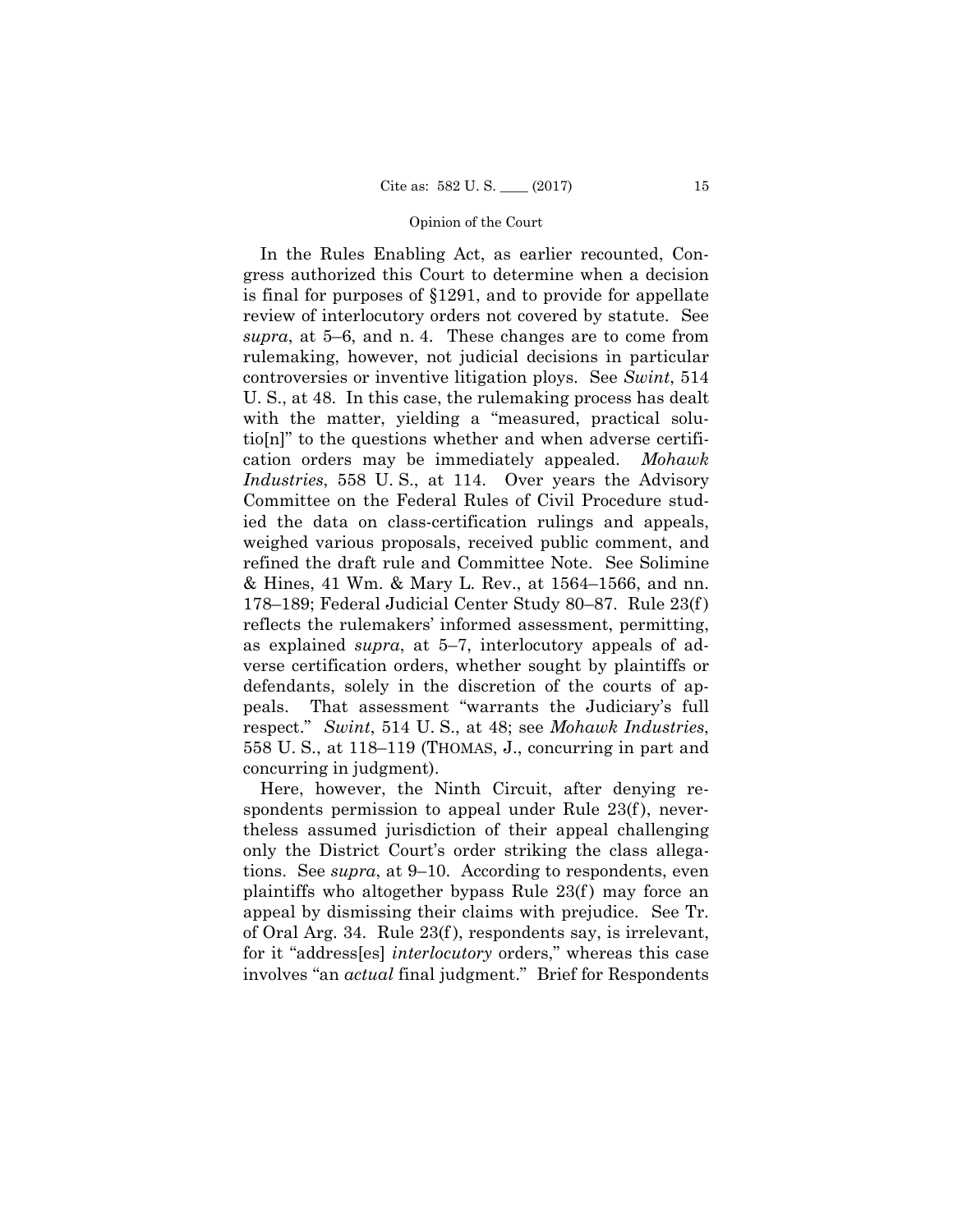26, 28.

——————

We are not persuaded. If respondents' voluntarydismissal tactic could yield an appeal of right, Rule 23(f )'s careful calibration—as well as Congress' designation of rulemaking "as the preferred means for determining whether and when prejudgment orders should be immediately appealable," *Mohawk Industries*, 558 U. S., at 113 (majority opinion)—"would be severely undermined," *Swint*, 514 U. S., at 47. Respondents, after all, "[sought] review of only the [inherently interlocutory] orde[r]" striking their class allegations; they "d[id] not complain of the 'final' orde[r] that dismissed their cas[e]." *Camesi* v. *University of Pittsburgh Medical Center*, 729 F. 3d 239, 244 (CA3 2013).

 persuades a district court to issue an order purporting to Plaintiffs in putative class actions cannot transform a tentative interlocutory order, see *supra*, at 9, into a final judgment within the meaning of §1291 simply by dismissing their claims with prejudice—subject, no less, to the right to "revive" those claims if the denial of class certification is reversed on appeal, see Brief for Respondents 45; Tr. of Oral Arg. 31 (assertion by respondents' counsel that, if the appeal succeeds, "everything would spring back to life" on remand). Were respondents' reasoning embraced by this Court, "Congress['] final decision rule would end up a pretty puny one." *Digital Equipment Corp.*, 511 U. S., at 872. Contrary to respondents' argument, §1291's firm final-judgment rule is not satisfied whenever a litigant end the litigation. Finality, we have long cautioned, "is not a technical concept of temporal or physical termination." *Cobbledick*, 309 U. S., at 326. It is one "means [geared to] achieving a healthy legal system," *ibid.*, and its contours are determined accordingly, see *supra*, at 12.11

<sup>11</sup>Respondents also invoke our decision in *United States* v. *Procter & Gamble Co.*, 356 U. S. 677 (1958), but that case—a civil antitrust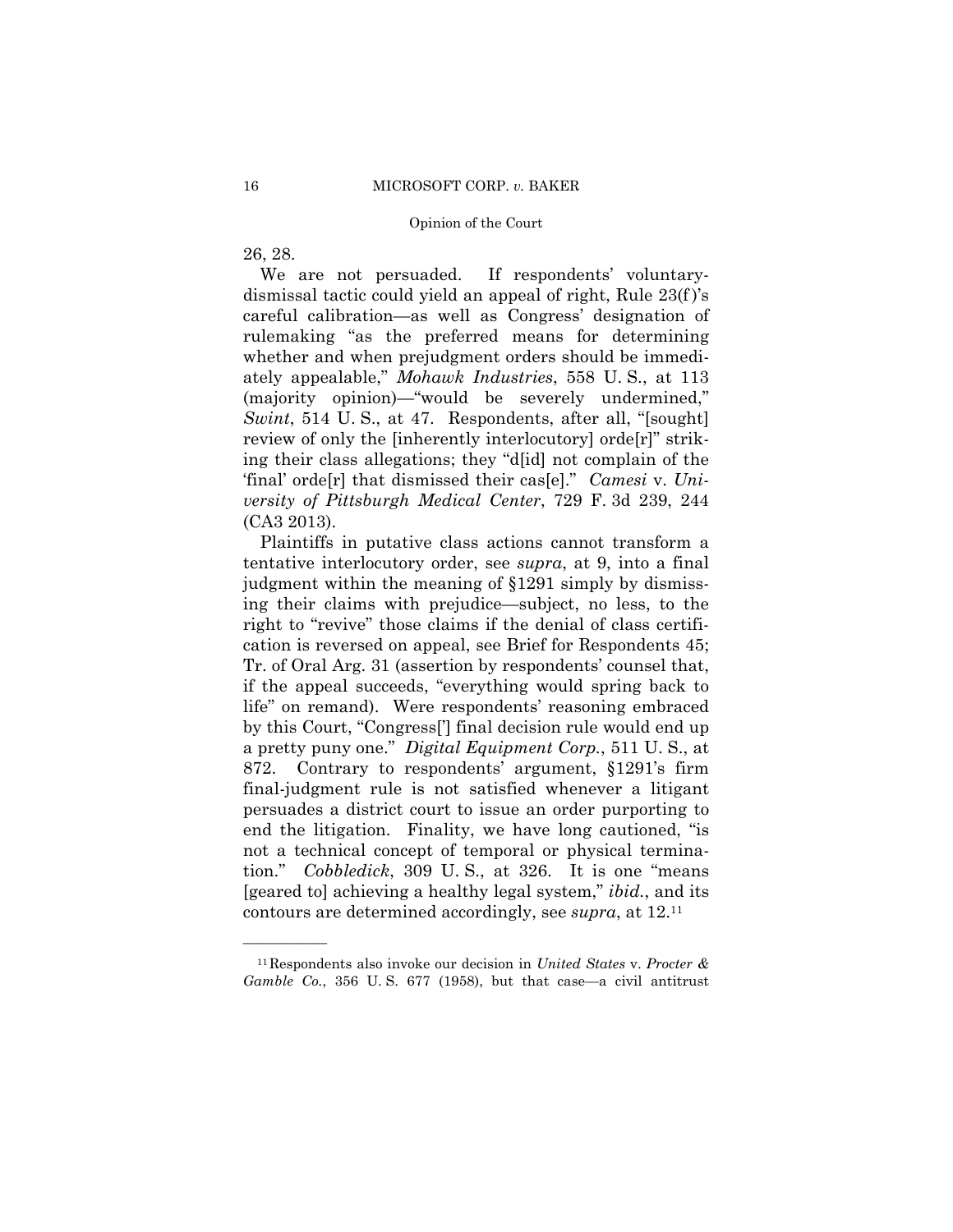$\mathcal{C}$ 

The one-sidedness of respondents' voluntary-dismissal device "reinforce[s] our conclusion that [it] does not support appellate jurisdiction of prejudgment orders denying class certification." *Coopers & Lybrand*, 437 U. S., at 476; see *supra*, at 4. Respondents' theory permits plaintiffs only, never defendants, to force an immediate appeal of an adverse certification ruling. Yet the "class issue" may be just as important to defendants, *Coopers & Lybrand*, 437 U. S., at 476, for "[a]n order granting certification . . . may force a defendant to settle rather than . . . run the risk of potentially ruinous liability," Committee Note on Rule 23(f ); see *supra*, at 4, and n. 2 (defendants may face a "reverse death knell"). Accordingly, we recognized in *Coopers & Lybrand* that "[w]hatever similarities or differences there are between plaintiffs and defendants in this context involve questions of policy for Congress." 437 U. S., at 476. Congress chose the rulemaking process to settle the matter, and the rulemakers did so by adopting Rule 23(f )'s evenhanded prescription. It is not the prerogative of litigants or federal courts to disturb that settlement. See *supra*, at 14–15.

\* \* \*

For the reasons stated, the judgment of the Court of Appeals for the Ninth Circuit is reversed, and the case is remanded for further proceedings consistent with this opinion.

## *It is so ordered.*

 JUSTICE GORSUCH took no part in the consideration or decision of this case.

enforcement action—involved neither class-action certification nor the sort of dismissal tactic at issue here. See *id.,* at 681 (the Government "did not consent to a judgment against [it]" (internal quotation marks omitted)).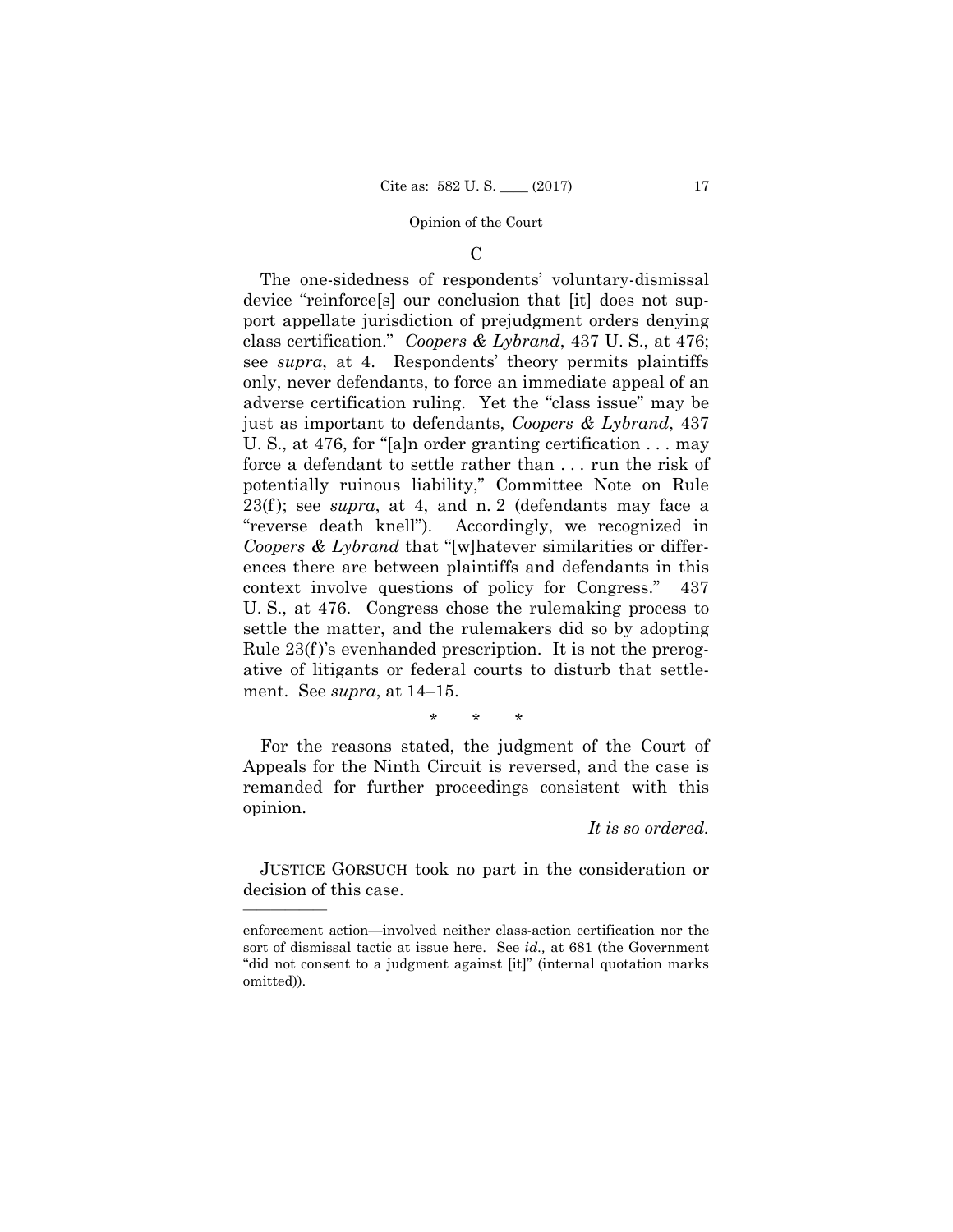## $\frac{1}{2}$  , where  $\frac{1}{2}$ **SUPREME COURT OF THE UNITED STATES**

### $\frac{1}{2}$  ,  $\frac{1}{2}$  ,  $\frac{1}{2}$  ,  $\frac{1}{2}$  ,  $\frac{1}{2}$  ,  $\frac{1}{2}$ No. 15–457

# MICROSOFT CORPORATION, PETITIONER *v.*  SETH BAKER, ET AL.

# ON WRIT OF CERTIORARI TO THE UNITED STATES COURT OF APPEALS FOR THE NINTH CIRCUIT

[June 12, 2017]

JUSTICE THOMAS, with whom THE CHIEF JUSTICE and JUSTICE ALITO join, concurring in the judgment.

I agree with the Court that the Court of Appeals lacked jurisdiction over respondents' appeal, but I would ground that conclusion in Article III of the Constitution instead of 28 U. S. C. §1291. I therefore concur only in the judgment.

The plaintiffs in this case, respondents here, sued Microsoft, petitioner here, to recover damages after they purchased allegedly faulty video game consoles that Microsoft manufactured. The plaintiffs brought claims for themselves (individual claims) and on behalf of a putative class of similarly situated consumers (class allegations). Early in the litigation, the District Court granted Microsoft's motion to strike the class allegations, effectively declining to certify the class. The Court of Appeals denied permission to appeal that decision under Federal Rule of Civil Procedure  $23(f)$ , which requires a party to obtain permission from the court of appeals before appealing a decision regarding class certification.

The plaintiffs decided not to pursue their individual claims, instead stipulating to a voluntary dismissal of those claims with prejudice. They then filed a notice of appeal from the voluntary dismissal order. On appeal, they did not ask the Court of Appeals to reverse the District Court's dismissal of their individual claims. They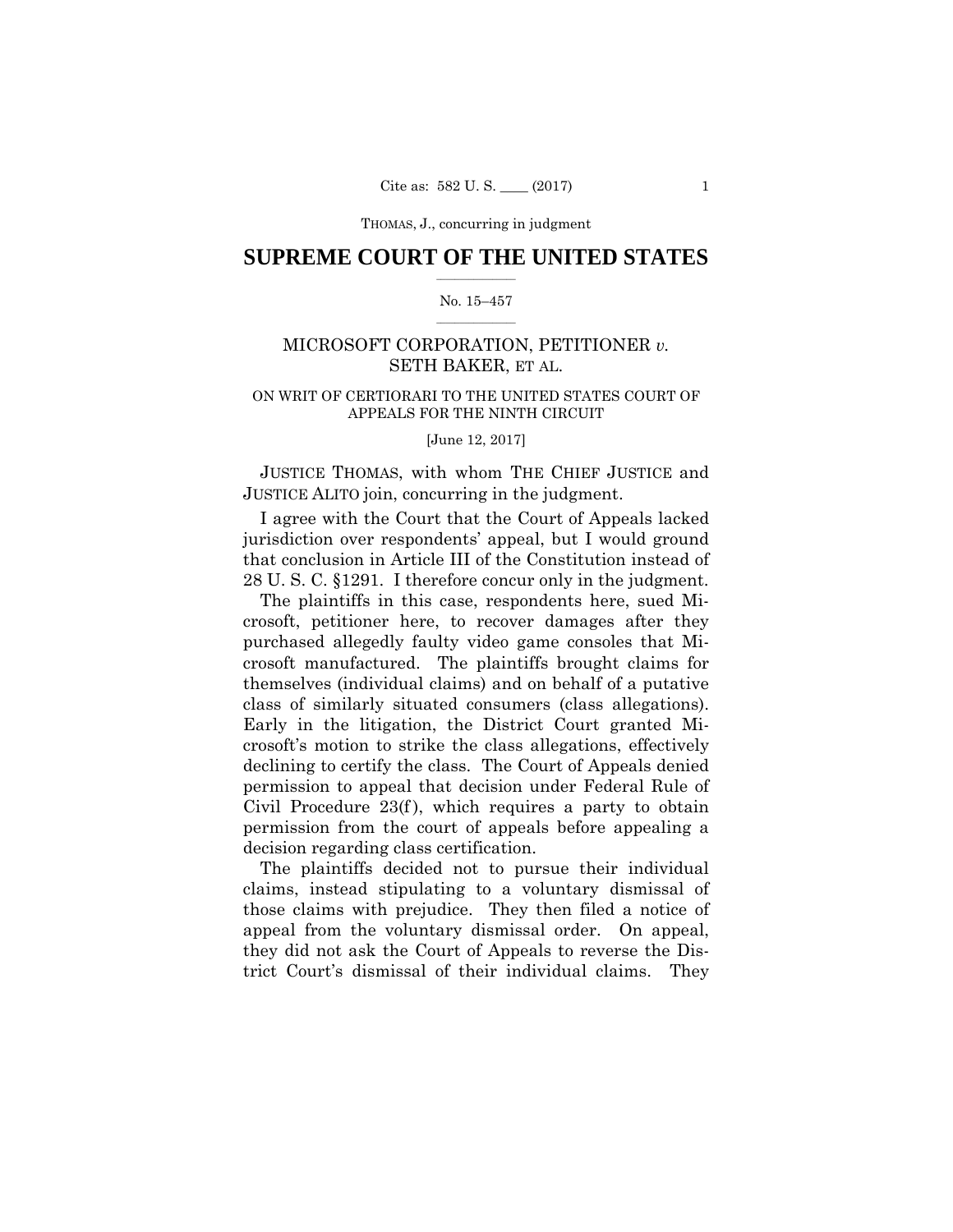instead asked the Court of Appeals to reverse the order striking their class allegations. The question presented in this case is whether the Court of Appeals had jurisdiction to hear the appeal under both §1291, which grants appellate jurisdiction to the courts of appeals over "final decisions" by district courts, and under Article III of the Constitution, which limits the jurisdiction of federal courts to "cases" and "controversies."

The Court today holds that the Court of Appeals lacked jurisdiction under §1291 because the voluntary dismissal with prejudice did not result in a "final decision." I disagree with that holding. A decision is "final" for purposes of §1291 if it "ends the litigation on the merits and leaves nothing for the court to do but execute the judgment." *Catlin* v. *United States*, 324 U. S. 229, 233 (1945). The order here dismissed all of the plaintiffs' claims with prejudice and left nothing for the District Court to do but execute the judgment. See App. to Pet. for Cert. 39a ("direct[ing] the Clerk to enter Judgment . . . and close th[e] case").

The Court reaches the opposite conclusion, relying not on the text of §1291 or this Court's precedents about finality, but on Rule  $23(f)$ . Rule  $23(f)$  makes interlocutory orders regarding class certification appealable only with the permission of the court of appeals. The Court concludes that the plaintiffs' "voluntary dismissal" "does not qualify as a 'final decision'" because allowing the plaintiffs' appeal would "subvert the balanced solution Rule  $23(f)$  put in place for immediate review of class-action orders." *Ante,* at 2.

The Court's conclusion does not follow from its reasoning. Whether a dismissal with prejudice is "final" depends on the meaning of §1291, not Rule 23(f). Rule 23(f) says nothing about finality, much less about the finality of an order dismissing individual claims with prejudice. I agree with the Court that the plaintiffs are trying to avoid the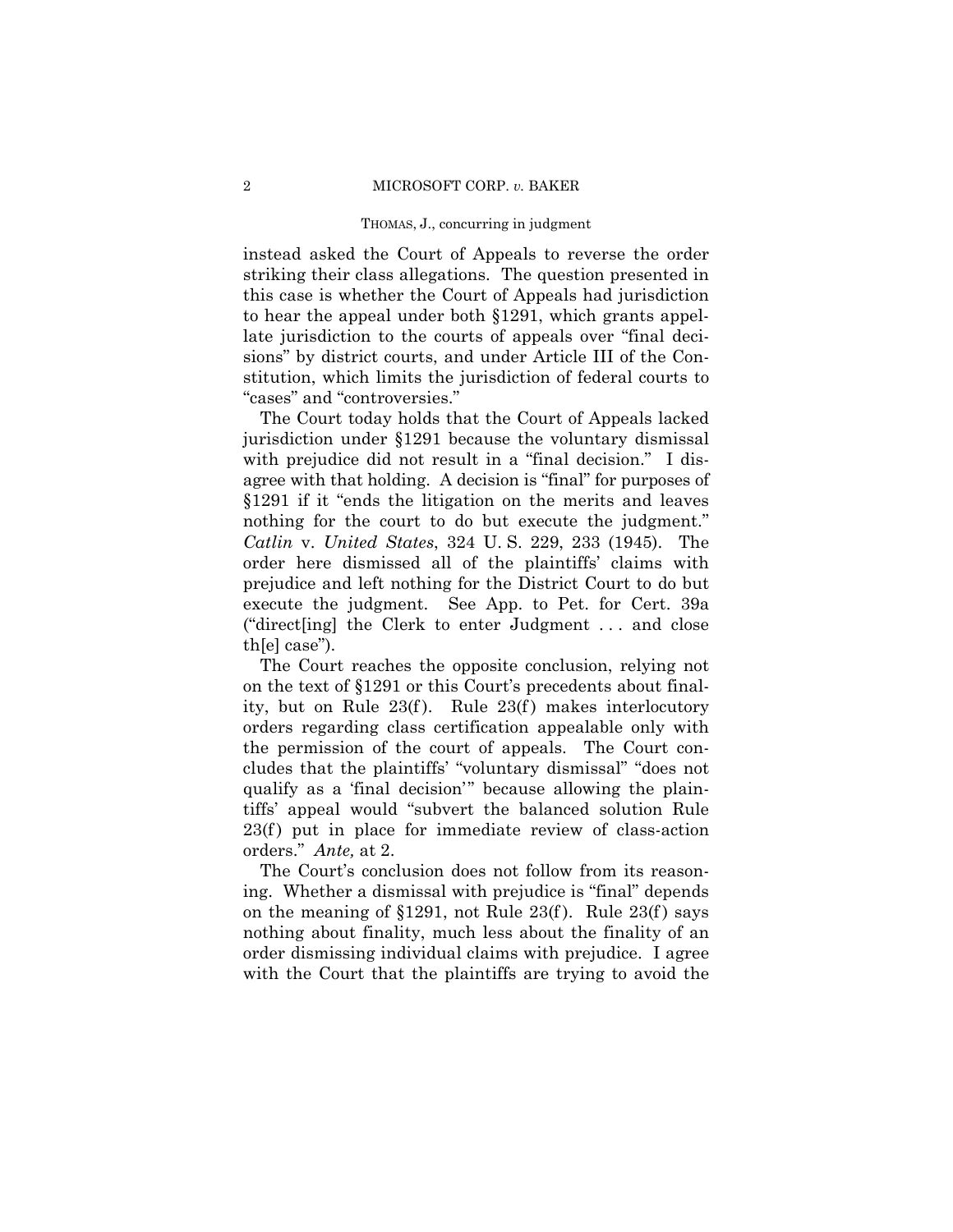requirements for interlocutory appeals under Rule 23(f), but our view of the balance struck in that rule should not warp our understanding of finality under §1291.

Although I disagree with the Court's reading of §1291, I agree that the plaintiffs could not appeal in these circumstances. In my view, they could not appeal because the Court of Appeals lacked jurisdiction under Article III of the Constitution. The "judicial Power" of the United States extends only to "Cases" and "Controversies." Art. III, §2. This requirement limits the jurisdiction of the federal courts to issues presented "in an adversary context," *Flast* v. *Cohen*, 392 U. S. 83, 95 (1968), in which the parties maintain an "actual" and "concrete" interest, *Campbell-Ewald Co.* v. *Gomez*, 577 U. S. \_\_\_, \_\_\_ (2016) (slip op., at 6) (internal quotation marks omitted). Put another way, "Article III denies federal courts the power to decide questions that cannot affect the rights of litigants in the case before them, and confines them to resolving real and substantial controversies admitting of specific relief through a decree of a conclusive character." *Lewis* v. *Continental Bank Corp*., 494 U. S. 472, 477 (1990) (internal quotation marks, citation, and alteration omitted).

 avowed any right to relief from Microsoft. The parties thus legally cognizable manner. *Ibid*. Indeed, it has long been The plaintiffs' appeal from their voluntary dismissal did not satisfy this jurisdictional requirement. When the plaintiffs asked the District Court to dismiss their claims, they consented to the judgment against them and diswere no longer adverse to each other on any claims, and the Court of Appeals could not "affect the[ir] rights" in any the rule that a party may not appeal from the voluntary dismissal of a claim, since the party consented to the judgment against it. See, *e.g., Evans* v. *Phillips*, 4 Wheat. 73 (1819); *Lord* v. *Veazie*, 8 How. 251, 255–256 (1850); *United States* v. *Babbitt*, 104 U. S. 767 (1882); *Deakins* v. *Monaghan*, 484 U. S. 193, 199–200 (1988).